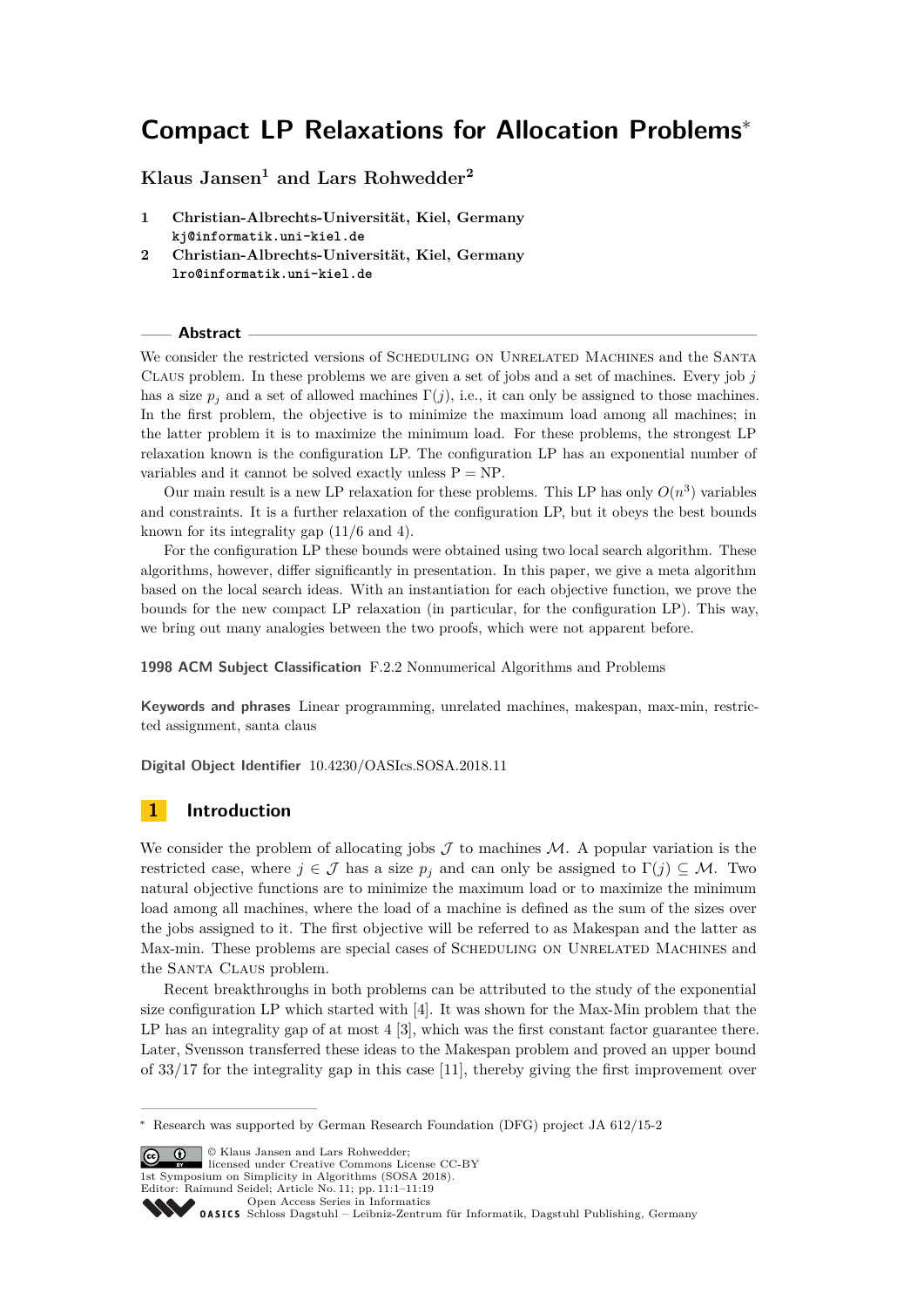### **11:2 Compact LPs for Allocation Problems**

the classical 2-approximation (see [\[9\]](#page-13-3)). This has since been improved to 11*/*6 by us [\[7\]](#page-13-4). The known lower bounds for the approximation ratio assuming  $P \neq NP$  are are 3/2 (Makespan) [\[9\]](#page-13-3) and 2 (Max-min) [\[5\]](#page-13-5). This matches the known instances with the highest integrality gap for the configuration LP. Such instances can be derived by easy modification of the lower bounds given in this paper later on. Note that all of the upper bounds mentioned above are non-constructive, i.e., they do not give an efficient algorithm to compute the integral solution of the respective quality. A significant amount of research has gone into making these proofs constructive [\[10,](#page-13-6) [2,](#page-13-7) [8,](#page-13-8) [1\]](#page-13-9), but this is not the focus of this paper.

In this paper, we show that these upper bounds can already be achieved by a weaker LP relaxation, which has polynomial size. First, we show a necessary condition for the existence of a fractional solution of a certain value. Then, we use this condition together with a local search algorithm similar to those used to prove the bounds for the configuration LP. This local search algorithm might not terminate in polynomial time; hence the result is non-constructive. We present the local search algorithms and their analysis in a unified way for both problems. In previous literature, many similarities between the problems were hidden by the different presentations of the algorithms. The algorithm in this paper is given in a natural way like in some physical system and uses much less technical definitions than in the previous papers. Starting with an arbitrary allocation, jobs are repelled or attracted by certain machines. This depends for example on whether a machine has too much or too little load. Based on these rules, they are moved away from machines by which they are repelled or towards machines by which they are attracted. The allocation eventually converges to one that has the desired properties. This is also significant change in the technical aspects, in particular compared to the previous algorithm for Max-min. There, jobs were always considered in large sets and such a set can only be exchanged altogether for a disjoint set of jobs. Our approach is more fine-grained by arguing over the jobs individually, which is also how it was traditionally done in the Makespan case.

One advantage of the small linear program is that it is much simpler to solve. An optimal solution can be computed directly and efficiently by an LP solver. The configuration LP on the other hand cannot be solved exactly in polynomial time, unless  $P=NP$  (see Appendix [A\)](#page-13-10), and even approximating it requires non-trivial techniques. A detailed description can be found in [\[4\]](#page-13-0).

Furthermore, this paper improves the understanding of the configuration LP by pointing out which properties are necessary and which are not to obtain the currently known bounds for the integrality gap. This points to aspects of the configuration LP that should be investigated in order to reduce the bound on the integrality gap further. The compact linear program we give in this paper works by enforcing some properties of the configuration LP only on jobs greater than a certain threshold. It is intuitive that the integrality gap approaches that of the configuration LP as this threshold tends to 0, but it is surprising that we get the exact same bounds and this even with a rather large threshold.

It is also a direction of further research to investigate if efficient rounding procedures for the weaker linear program exist, since now it is clear that it has the potential for them.

### **Notation**

Throughout the paper we will encounter numerous occasions, where one inequality (e.g.,  $a \leq b$ ) holds for Makespan objective and the opposite holds for Min-max (e.g.,  $a \geq b$ ). To save space, we will write  $a \leq (>) b$  in that case. The first symbol always refers to the Makespan objective and the latter one to Max-min.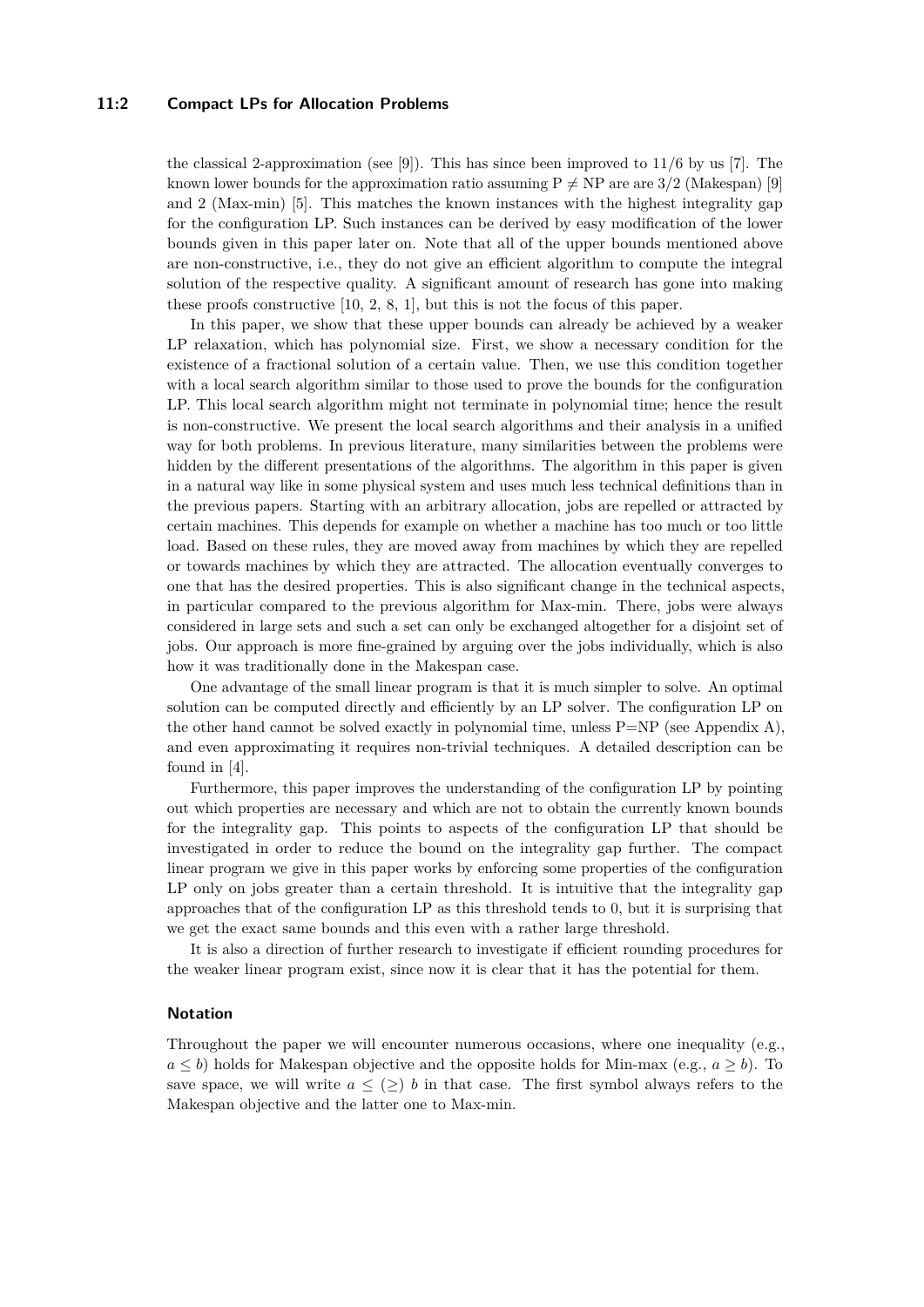For a set of jobs  $A \subseteq \mathcal{J}$ , we write  $p(A)$  in place of  $\sum_{j \in A} p_j$ . For other variables indexed by jobs, we may do the same. An allocation is a function  $\sigma : \mathcal{J} \to \mathcal{M}$ , where  $\sigma(j) \in \Gamma(j)$  for all  $j \in \mathcal{J}$ . We write  $\sigma^{-1}(i)$  for the set of all jobs *j* which have  $\sigma(j) = i$ .

### **1.1 Linear programming relaxations**

All of the LPs presented below do not have an objective function. Instead, they are parameterized by a value  $T \in [0, n \cdot \max_{j \in \mathcal{J}} p_j]$  and the optimum is the lowest *T* (Makespan) or highest *T* (Max-min) for which the LP is feasible. If the LP can be solved in polynomial time, such a *T* can be found in polynomial time using a binary search.

First, we define the allocation polytope, which captures every legal (fractional) allocation of jobs.

### ▶ **Definition 1** (Allocation polytope).

$$
\sum_{i \in \Gamma(j)} x_{i,j} \ge (\le) 1 \qquad \qquad \forall j \in \mathcal{J} \tag{1}
$$

$$
\sum_{i \notin \Gamma(j)} x_{i,j} = 0 \qquad \qquad \forall j \in \mathcal{J} \tag{2}
$$

<span id="page-2-0"></span>
$$
x_{i,j} \in [0,1]
$$

$$
\forall j \in \mathcal{J}, i \in \mathcal{M}
$$

Here the variable  $x_{i,j}$  specifies if job *j* is assigned to machine *i*. Note that it would perhaps be more intuitive to enforce equality in [\(1\)](#page-2-0), but this would make certain upcoming arguments more lengthy than necessary. In general, a solution that does not satisfy equality can be converted without loss to one that does.

It remains to add constraints that guarantee every machine has a load of at most *T* (Makespan) or at least *T* (Max-min). We give these constraints in an indirect form. This is to improve comparability between these relaxations. In Section [2](#page-4-0) we will give an explicit version of  $LP_r$ , which is the polynomial linear program this paper focuses on.

**► Definition 2** (Assignment LP). The straight forward method is to ensure for all  $i \in M$ that  $\sum_{j \in \mathcal{J}} p_j x_{i,j} \leq (\geq)$  *T* holds. This can also be written as

$$
(x_{i,j})_{j \in \mathcal{J}} \in \{ \chi \in [0,1]^{\mathcal{J}} : p^T \chi \le (\ge) T \} \qquad \forall i \in \mathcal{M}.
$$
 (3)

This basic relaxation goes back to [\[9\]](#page-13-3). For Makespan it has an integrality gap of exactly 2; for Max-min the integrality gap is unbounded.

▶ **Definition 3** (Configuration LP). For the configuration LP it is required that the assignment of jobs to a particular machine is a convex combination of so-called configurations (sets of jobs that do not exceed *T* in size or have size of at least *T*), i.e.,

$$
(x_{i,j})_{j \in \mathcal{J}} \in \text{conv}\{\chi \in \{0,1\}^{\mathcal{J}} : p^T \chi \le (\ge) T\} \qquad \forall i \in \mathcal{M}.
$$
 (4)

Note that it is not necessary to require  $\chi_j = 0$  for all  $j \in \mathcal{J}$  with  $i \notin \Gamma(j)$  (which is typical for the definition of the configurations), since this is already implied by the allocation polytope. The common definition of the configuration LP uses an exponential number of variables. Wiese and Verschae observed that the definition above is equivalent [\[12\]](#page-13-11). Clearly these constraints imply those from the assignment LP. Hence, the configuration LP is the stronger of the two.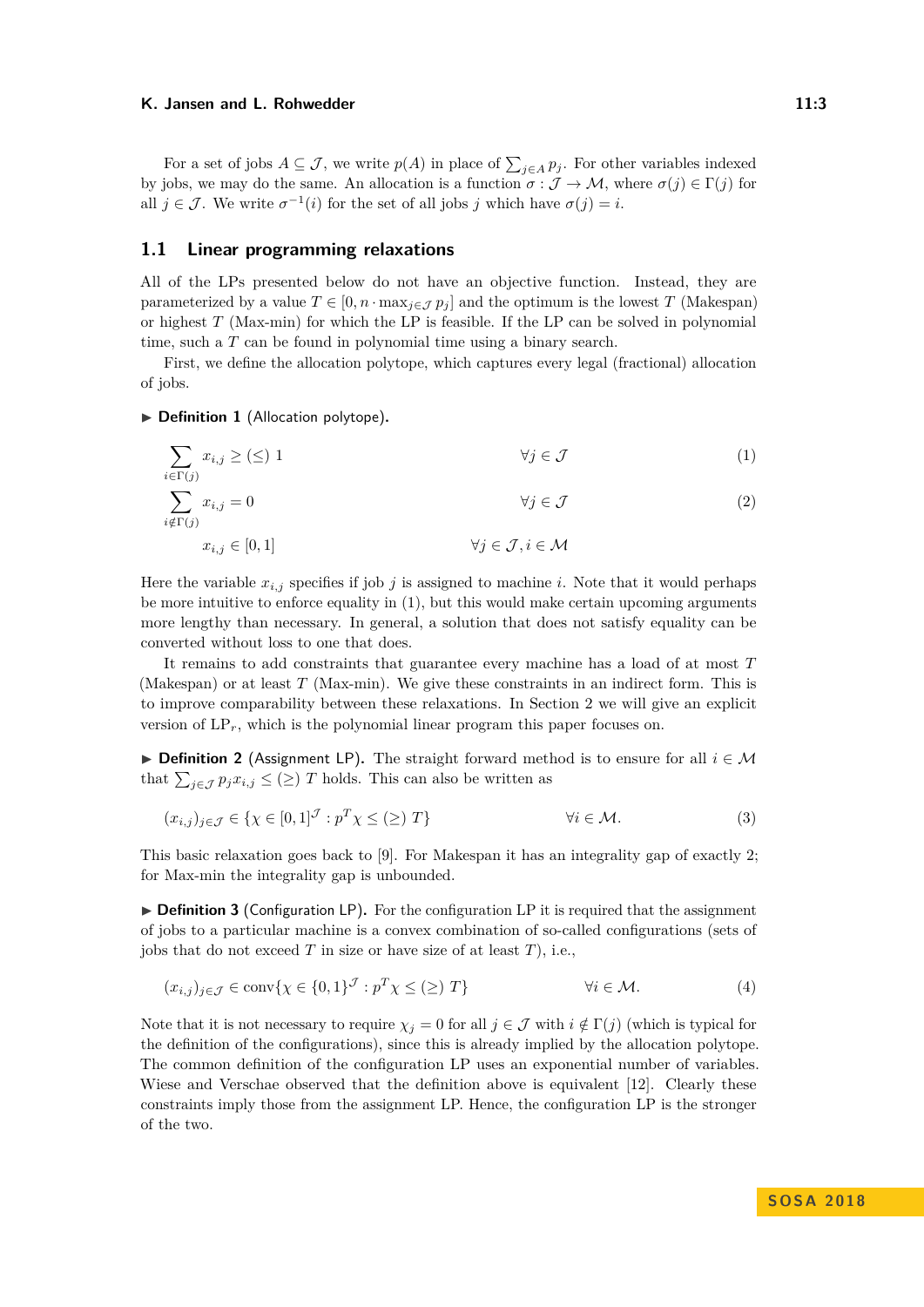$\triangleright$  **Definition 4** (LP<sub>r</sub>). As a natural intermediate between assignment LP and configuration LP, for a constant  $r \in \mathbb{N}_0$  we propose the following constraint.

$$
(x_{i,j})_{j \in \mathcal{J}} \in \text{conv}\{\chi \in [0,1]^{\mathcal{J}} : p^T \chi \leq (\geq) T, \chi_j \in \{0,1\} \text{ if } p_j \cdot r > T\} \qquad \forall i \in \mathcal{M}.
$$
 (5)

To our best knowledge, the cases where  $0 < r < \infty$  have not been considered in literature.

### **1.2 Other related work**

The Graph Balancing problem is the special case of Makespan minimization where  $|\Gamma(j)| = 2$  for all  $j \in \mathcal{J}$ . For this problem a strong polynomial size LP relaxation is already known. This is the assignment LP with the additional constraint that  $\sum_{j \in J : p_j > T/2} x_{i,j} \leq 1$ for all  $i \in \mathcal{M}$ . It was shown to have an integrality gap of exactly 1.75 for GRAPH BALANCING, but for arbitrary restrictions it only gives 2 [\[6\]](#page-13-12). This LP can be written as the points in the allocation polytope that satisfy

$$
(x_{i,j})_{j \in \mathcal{J}} \in \operatorname{conv} \{ \chi \in [0, \infty)^{\mathcal{J}} : p^T \chi \le T \text{ and } \chi_j \in \{0, 1\} \text{ if } p_j \cdot 2 > T \} \qquad \forall i \in \mathcal{M}.
$$

In this form we see clearly the similarities to  $LP_2$ . Interestingly,  $LP_2$  remains strong even for arbitrary restrictions.

### **1.3 Our contribution**

▶ **Theorem 5.** *For*  $r \geq 2$  *there is a linear program with*  $O(n^{r+1})$  *variables and constraints (Makespan) or*  $O(n^{r+2})$  *(Max-min) that is equivalent to*  $LP_r$ *, where*  $n = |\mathcal{J}| + |\mathcal{M}|$ *.* 

 $\triangleright$  **Theorem 6.** LP<sub>2</sub> for Makespan has an integrality gap between 10/6 and 11/6.

 $\triangleright$  **Theorem 7.** LP<sub>4</sub> for Max-min has an integrality gap between 2.5 and 4.

With some optimization in the Max-min case, we can further reduce the size of  $LP_4$  (see Appendix [B\)](#page-14-0).

I **Corollary 8.** *For Makespan (Max-min) objective there is a linear programming relaxation* with  $O(n^3)$  variables and constraints that approximates the problem with a ratio of 11/6 *(respectively,* 4*).*

Notable is that the lower bounds are higher than those known for the configuration LP. There, the worst instances known give an integrality gap of 2 (Max-min) and 9*/*6 (Makespan). This means for  $LP_2$  /  $LP_4$  we are closer to a full understanding. It also shows that, assuming that the integrality gap of the configuration LP is indeed the respective lower bound, proving it will require utilizing constraints that are not already implied by  $LP_2$  (Makespan) or  $LP_4$ (Max-min).

I **Corollary 9.** *There exists an* 11*/*6*-estimation (*4*-estimation) algorithm for the Makespan objective (respectively, the Max-min objective).*

The estimation algorithm is based on computing the optimum of the relaxation. This improves on the  $11/6 + \epsilon (4 + \epsilon)$  rate previously known. The error of  $\epsilon$  in the previous result comes from the fact that the configuration LP can only be solved approximately.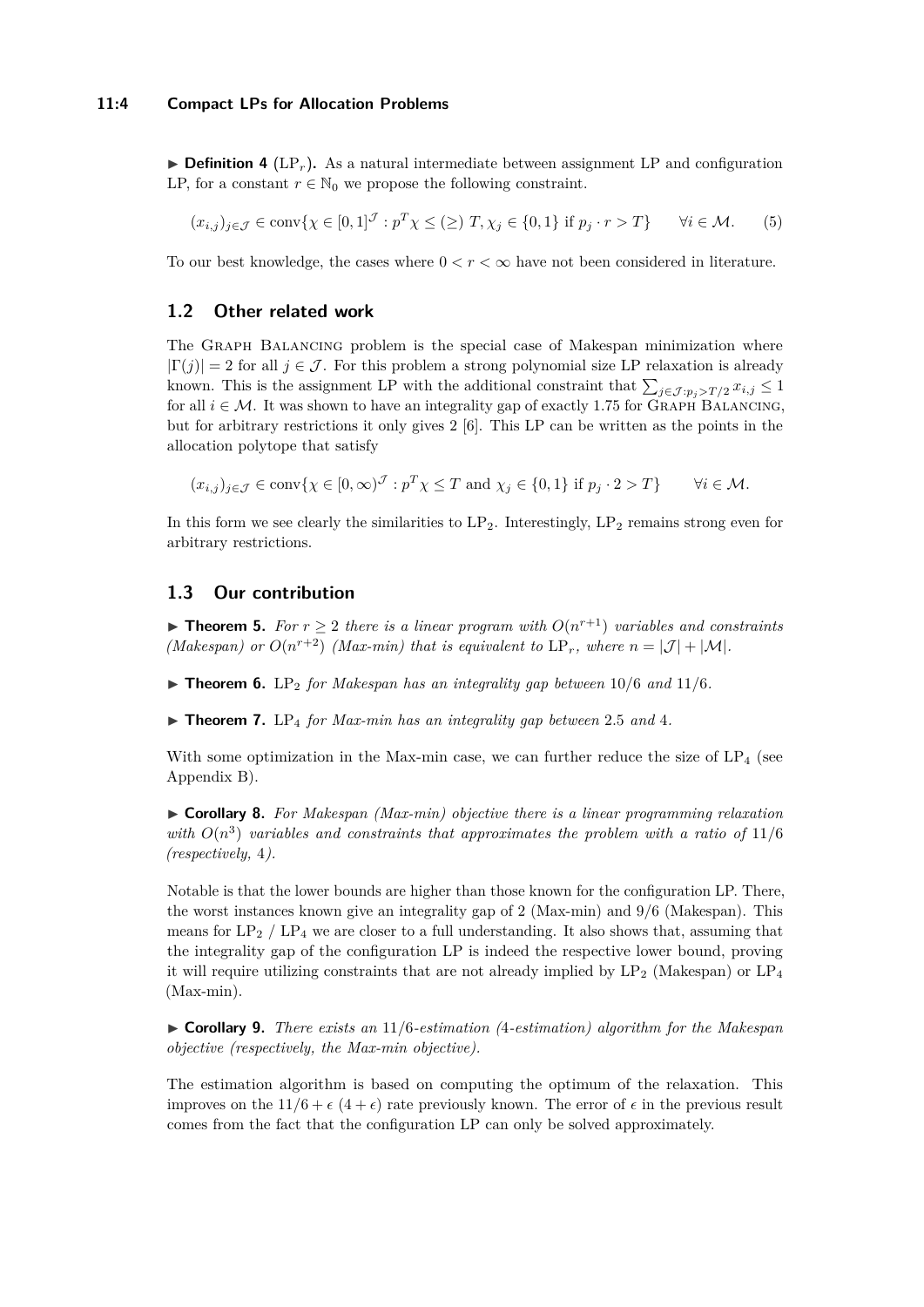# <span id="page-4-0"></span>**2 Compact linear program**

In this section, we present a polynomial size linear program, which is feasible if and only if  $LP<sub>r</sub>$  is feasible. Note that in order to meet the claimed size, we need to eliminate unnecessary variables, which is discussed in [2.1.](#page-4-1)

For simplicity of notation, define big jobs  $\mathcal{J}_B := \{j \in \mathcal{J} : r \cdot p_j > T\}$  and small jobs  $\mathcal{J}_S := \mathcal{J} \setminus \mathcal{J}_B$ . In the first part, we write an LP for the big jobs and only then deal with the small ones. We write the set of big configurations as  $C_B(T) = \{ \chi \in \{0,1\}^{\mathcal{J}_B} \}.$ 

The convexity constraint for  $LP_r$  implies that  $(x_{i,j})_{j\in\mathcal{J}_B} \in \text{conv}(C_B(T))$  for every  $i \in \mathcal{M}$ . In other words, there exist  $a_{i,\chi} \geq 0$  ( $i \in \mathcal{M}, \chi \in C_B(T)$ ) such that  $\sum_{\chi \in C_B(T)} a_{i,\chi} = 1$  (\*) for every  $i \in \mathcal{M}$  and  $x_{i,j} = \sum_{\chi \in C_B(T)} \chi_j a_{i,\chi}$  for every  $i \in \mathcal{M}, j \in \mathcal{J}$ . With this idea in mind, we construct an LP by using variables  $a_{i,x}$ , the constraint  $(*)$ , and the allocation LP where we substitute every occurrence of  $x_{i,j}$  for  $\sum_{\chi \in C_B(T)} \chi_j a_{i,\chi}$ .

$$
\sum_{\chi \in C_B(T)} a_{i,\chi} = 1 \tag{6}
$$

$$
\sum_{i \in \Gamma(j)} \sum_{\chi \in C_B(T)} \chi_j a_{i,\chi} \geq (\leq) 1 \qquad \forall j \in \mathcal{J}_B \tag{7}
$$

$$
\sum_{i \notin \Gamma(j)} \sum_{\chi \in C_B(T)} \chi_j a_{i,\chi} = 0 \qquad \forall j \in \mathcal{J}_B \qquad (8)
$$

<span id="page-4-2"></span>
$$
a_{i,\chi}\geq 0
$$

In the following, we will show how to cope with small jobs. For every  $j \in \mathcal{J}_S$ ,  $i \in \mathcal{M}$ , and  $\chi \in C_B(T)$  we use a variable  $b_{j,i,\chi}$  that describes how much of *j* is used on machine *i* together with *χ*. Here  $b_{j,i,\chi} = a_{i,\chi}$  means it is fully used and  $b_{j,i,\chi} = 0$  means it is not used at all.

$$
\sum_{i \in \Gamma(j)} \sum_{\chi \in C_B(T)} b_{j,i,\chi} \geq (\leq) 1 \qquad \forall j \in \mathcal{J}_S \tag{9}
$$

$$
\sum_{i \notin \Gamma(j)} \sum_{\chi \in C_B(T)} b_{j,i,\chi} = 0 \qquad \forall j \in \mathcal{J}_S \tag{10}
$$

$$
\sum_{j \in \mathcal{J}_S} p_j b_{j,i,\chi} \leq (\geq) (T - \sum_{j \in \mathcal{J}_B} p_j \chi_j) a_{i,\chi} \qquad \forall i \in \mathcal{M}, \chi \in C_B(T) \qquad (11)
$$
  

$$
0 \leq b_{j,i,\chi} \leq a_{i,\chi}
$$

# <span id="page-4-1"></span>**2.1 Restricting the variables**

We denote by  $\text{supp}(\chi)$  the non-zero components of  $\chi \in C_B(T)$ . Observe that in the makespan case, a configuration  $\chi \in C_B(T)$  with  $|\text{supp}(\chi)| \geq r$  cannot be used, i.e.,  $a_{i,\chi} = 0$  must hold for a feasible solution. Otherwise, the right hand side of [\(11\)](#page-4-2) is negative. Hence, we can throw away such variables and the number of remaining configurations is at most  $\sum_{k=0}^{r-1} {n \choose k} = O(n^{r-1})$ . It is easy to see that  $O(n^{r+1})$  variables and constraints are left.

For Max-min, we notice that when a configuration  $\chi \in C_B(T)$  has  $|\text{supp}(\chi)| \geq r$ , then [\(11\)](#page-4-2) is trivially satisfied. If a configuration  $\chi \in C_B(T)$  with  $|\text{supp}(\chi)| > r$  is used, then we can shift its value to any  $\chi' \leq \chi$  (component-wise) where  $|\text{supp}(\chi)| = r$ . Hence, if there is a feasible solution, then there is also one that uses only configurations  $\chi \in C_B(T)$  with  $|\text{supp}(\chi)| \leq r$ . This gives a total of  $O(n^r)$  relevant configurations and thus  $O(n^{r+2})$  variables and constraints.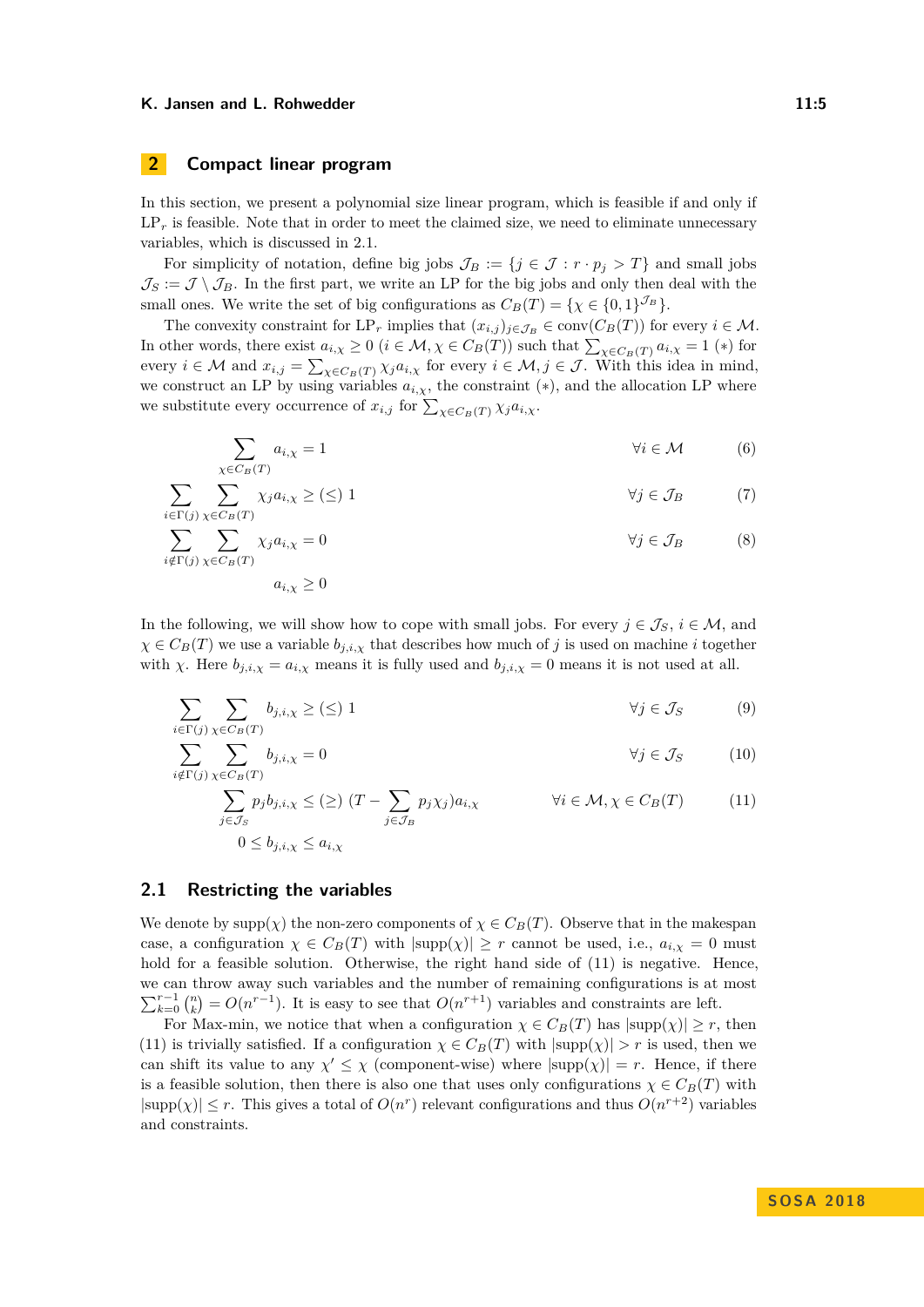#### **11:6 Compact LPs for Allocation Problems**

### **2.2 Equivalence to LP***<sup>r</sup>*

 $\blacktriangleright$  **Lemma 10.** *If the compact linear program is feasible, then*  $\text{LP}_r$  *is feasible.* 

**Proof.** Consider a feasible solution a, b. Recall, we have that each machine is assigned a combination of configurations in  $C_B(T)$ . We will extend these configurations by adding small jobs to them. For this purpose, define for every  $i \in \mathcal{M}$  and  $\chi \in C_B(T)$  a vector  $f(i, \chi) \in [0, 1]^{\mathcal{J}}$  by

$$
f(i,\chi)_j := \begin{cases} \chi_j & \text{if } j \in \mathcal{J}_B, \\ b_{j,i,\chi}/a_{i,\chi} & \text{if } j \in \mathcal{J}_S \text{ and } a_{i,\chi} > 0, \\ 0 & \text{otherwise.} \end{cases}
$$

Note that since  $b_{j,i,\chi} \leq a_{i,\chi}$ , we have  $f(i,\chi)_j \in [0,1]$ . We define the solution *x* for LP<sub>*r*</sub> on every machine as a convex combination of these vectors, more formally

$$
x_{i,j}:=\sum_{\chi\in C_r(T)}a_{i,\chi}\cdot f(i,\chi)_j.
$$

It follow directly from the constraints in the compact linear program that *x* is in the allocation polytope. Let us verify that *x* satisfies the convexity constraint for *i*. Since  $\sum_{\chi \in C_r(T)} a_{i,\chi} = 1$ , it is sufficient to show that for every  $i \in \mathcal{M}, \chi \in C_B(T)$  with  $a_{i,\chi} > 0$ ,

$$
f(i, \chi) \in {\chi \in [0, 1]^{\mathcal{J}} : p^T \chi \leq (\geq) T \text{ and } \chi_j \in \{0, 1\} \text{ if } p_j \cdot r > T}.
$$

By definition we have  $f(i, \chi)_j \in \{0, 1\}$  if  $p_j \cdot r > T$  (i.e.,  $j \in \mathcal{J}_B$ ) and using constraint [\(11\)](#page-4-2) we find,

$$
p^T f(i, \chi) = \sum_{j \in \mathcal{J}_B} p_j \chi_j + \sum_{j \in \mathcal{J}_S} p_j b_{j, i, \chi} / a_{i, \chi} \le (\ge) \sum_{j \in \mathcal{J}_B} p_j \chi_j + (T - \sum_{j \in \mathcal{J}_B} p_j \chi_j) a_{i, \chi} / a_{i, \chi} = T. \blacktriangleleft
$$

 $\blacktriangleright$  **Lemma 11.** *If* LP<sub>r</sub> *is feasible, then the compact linear program is feasible.* 

**Proof.** Let *x* be a solution for  $LP<sub>r</sub>$  and define

$$
K = \{ \chi \in [0,1]^{J} : p^{T} \chi \leq (\geq) T, \chi_{j} \in \{0,1\} \text{ if } p_{j} \cdot r > T \}.
$$

Let  $i \in \mathcal{M}$ . Then by the convexity constraint, there exist  $(\lambda_{\chi})_{\chi \in K}$  non-negative with  $\sum_{\chi \in K} \lambda_{\chi} = 1$  and  $x_{i,j} = \sum_{\chi \in K} \lambda_{\chi} \chi_j$  for all  $j \in J$ .

Let  $\psi \in C_B(T)$  and let  $K(\psi) \subseteq K$  denote those  $\chi \in K$  which have  $\chi_j = \psi_j$  for all  $j \in \mathcal{J}_B$ . We define the variables for *i* and  $\psi$  as  $a_{i,\psi} = \sum_{\chi \in K(\psi)} \lambda_{\chi}$  and  $b_{i,j,\psi} = \sum_{\chi \in K(\psi)} \lambda_{\chi} \chi_j$  for all  $j \in \mathcal{J}_S$ . Note that

$$
\sum_{\psi \in C_B(T)} b_{i,j,\psi} = \sum_{\psi \in C_B(T)} \sum_{\chi \in K(\psi)} \lambda_{\chi} \chi_j = \sum_{\chi \in K} \lambda_{\chi} \chi_j = x_{i,j}.
$$

With that in mind, the constraints except for  $(11)$  are straight-forward. Moreover, we show said constraint as follows.

$$
\sum_{j \in \mathcal{J}_B} p_j \psi_j + \frac{1}{a_{i,\psi}} \sum_{j \in \mathcal{J}_S} p_j b_{j,i,\psi} = \sum_{j \in \mathcal{J}_B} p_j \psi_j + \frac{1}{a_{i,\psi}} \sum_{j \in \mathcal{J}_S} [p_j \sum_{\chi \in K(\psi)} \lambda_{\chi} \chi_j]
$$
  

$$
= \sum_{\chi \in K(\psi)} \left[ \frac{\lambda_{\chi}}{a_{i,\psi}} \sum_{j \in \mathcal{J}_B} p_j \underbrace{\chi_j}_{= \psi_j} \right] + \sum_{\chi \in K(\psi)} \left[ \frac{\lambda_{\chi}}{a_{i,\psi}} \sum_{j \in \mathcal{J}_S} p_j \chi_j \right]
$$
  

$$
= \sum_{\chi \in K(\psi)} \frac{\lambda_{\chi}}{a_{i,\psi}} p^T \chi \leq (\geq) T.
$$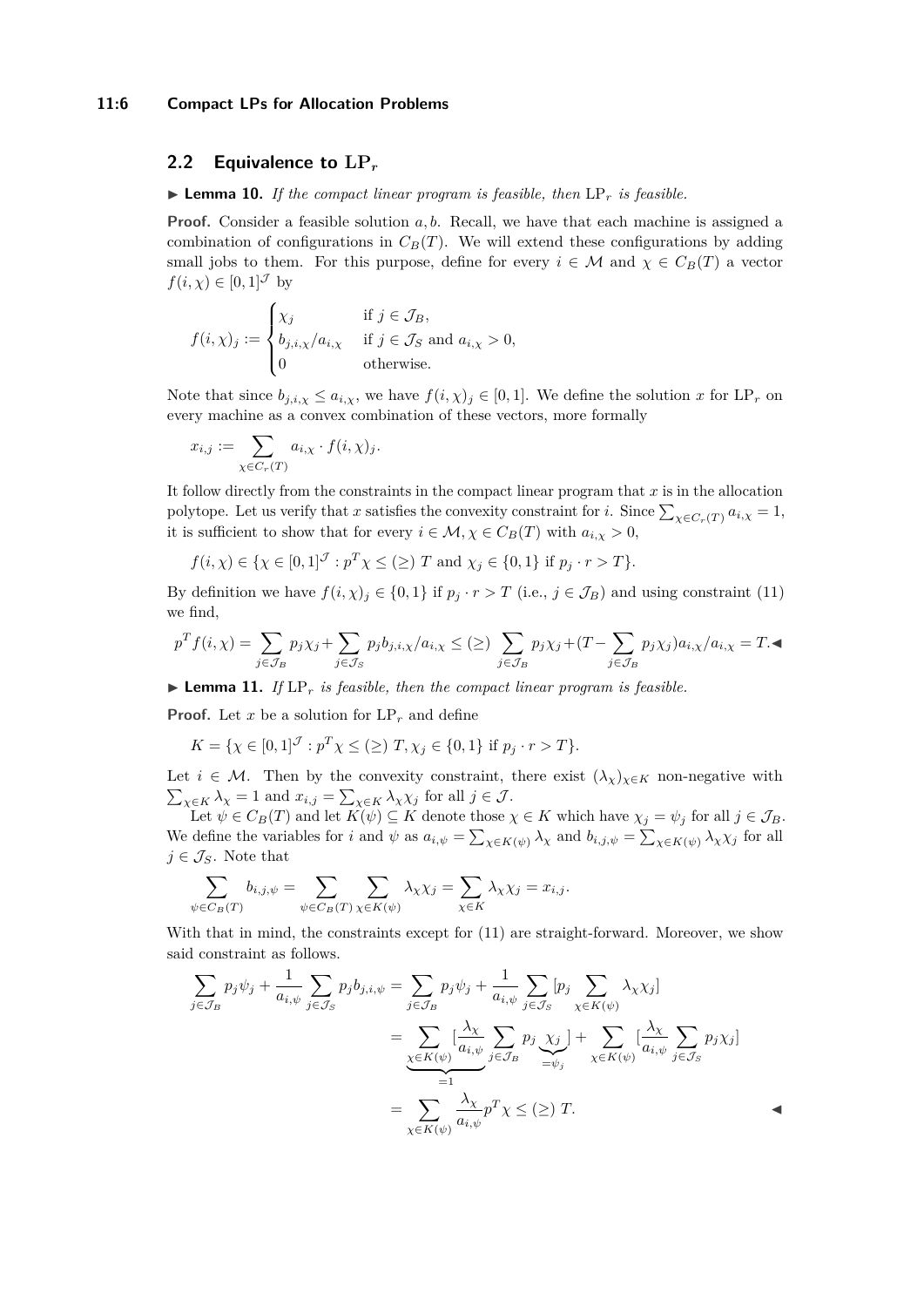

**Figure 1** Fractional and integral solution for lower bound (Makespan)

### **3 Lower bound (Makespan)**

Here, we give a lower bound of  $5/3$  for  $LP_3$  (in particular, for the weaker  $LP_2$ ) in the Makespan case. A similar construction for the Max-min case is given in the appendix.

Let *k* be an even number and consider an instance with *k* machines, i.e., *k/*2 pairs of machines, and  $3k+1$  jobs. For each of the  $k/2$  pairs  $(i_1, i_2)$  let there be 6 jobs *j* with  $p_j = 1/3$ and  $\Gamma(j) = \{i_1, i_2\}$ . Furthermore let there be one job  $j_B$  with  $p_{j_B} = 1$  and  $\Gamma(j_B) = M$ , i.e., it can be assigned anywhere.

Assume toward contradiction that there is a schedule with makespan strictly less than 5*/*3. *j<sup>B</sup>* has to be assigned somewhere and we denote this machine by *i*. There can be at most one job of size  $1/3$  that is assigned to *i* as well. Hence, 5 jobs of size  $1/3$  must be assigned to the other machine in this pair; thus the load on that machine is at least 5*/*3. A contradiction.

Next, we show that LP<sub>2</sub> is feasible for  $T = k/(k-1)$ . For every  $i \in \mathcal{M}$  let  $x_{i,j_B} = 1/k$ , i.e., the big job is distributed evenly across all machines. For every other job *j*, split it across the two machines it is allowed on. More formally, let  $x_{i_1,j} = x_{i_2,j} = 1/2$  with  $\{i_1, i_2\} = \Gamma(j)$ . Clearly x is in the allocation polytope. Let  $i \in \mathcal{M}$ . We need to verify that

$$
(x_{i,j})_{j \in \mathcal{J}} \in \text{conv}\{\chi \in [0,1]^{\mathcal{J}} : p^T \chi \le k/(k-1) \text{ and } \chi_j \in \{0,1\} \text{ if } p_j \cdot 3 > k/(k-1)\}.
$$

We define one vector for the big job and one for each machine:

$$
\chi_j^{(j_B)} := \begin{cases} 1 & \text{if } j = j_B, \\ 0 & \text{otherwise,} \end{cases} \quad \text{and } \chi_j^{(i)} := \begin{cases} \frac{1}{2} \cdot \frac{k}{k-1} & \text{if } p_j = 1/3 \text{ and } i \in \Gamma(j), \\ 0 & \text{otherwise.} \end{cases}
$$

Note that we have  $p^T \chi^{(j_B)} = p_{j_B} = 1 \le \frac{k}{k-1} = T$  as well as  $p^T \chi^{(i)} = 6 \cdot \frac{1}{3} \cdot \frac{1}{2} \cdot \frac{k}{k-1} = \frac{k}{k-1} = T$ . The integrality constraint is satisfied for  $j_B$  and since  $1/3 \cdot 3 = 1 \le k/(k-1)$ , it is not necessary for the small jobs. Also, it holds that  $(x_{i,j})_{j\in\mathcal{J}} = 1/k \cdot \chi^{(j_B)} + (k-1)/k \cdot \chi^{(i)}$ , as shown below.

$$
x_{i,j} = \begin{cases} 1/k \cdot 1 + (1-1/k) \cdot 0 = 1/k \cdot \chi_j^{(j_B)} + (k-1)/k \cdot \chi_j^{(i)} & \text{if } j = j_B, \\ 1/k \cdot 0 + \frac{k-1}{k} \cdot \frac{1}{2} \cdot \frac{k}{k-1} = 1/k \cdot \chi_j^{(j_B)} + (k-1)/k \cdot \chi_j^{(i)} & \text{if } p_j = 1/3 \text{ and } i \in \Gamma(j), \\ 1/k \cdot 0 + (1-1/k) \cdot 0 = 1/k \cdot \chi_j^{(j_B)} + (k-1)/k \cdot \chi_j^{(i)} & \text{otherwise.} \end{cases}
$$

For this instance, we get a gap that approaches 5*/*3 as *k* tends to infinity. This construction does not work for  $LP_4$  and higher, since in those cases integrality constraints are enforced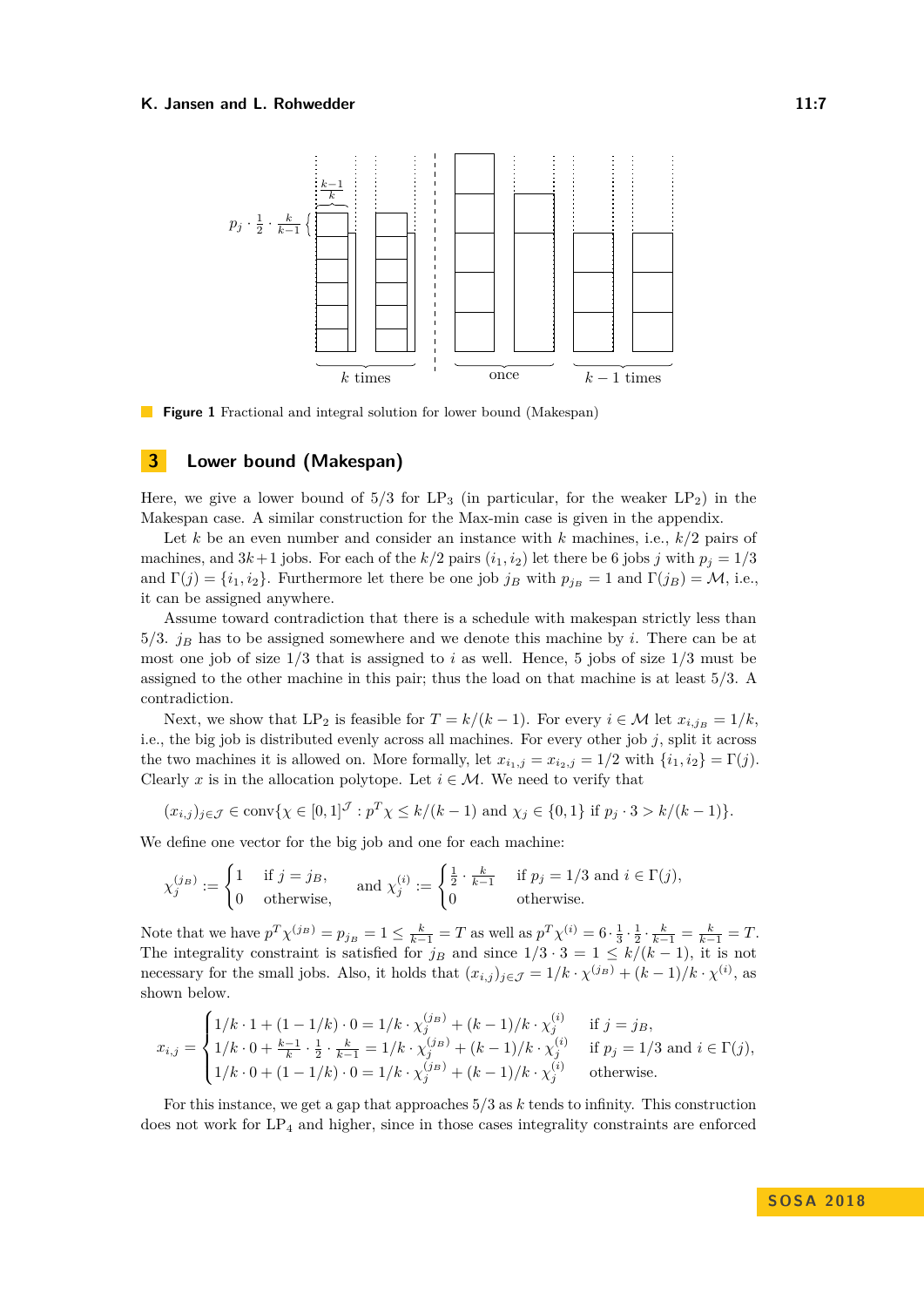### **11:8 Compact LPs for Allocation Problems**

for the jobs of size 1*/*3 as well. However, similar constructions work when using 10 jobs of size 1*/*5, 14 jobs of size 1*/*7, etc. The lower bound becomes weaker the smaller the size is chosen, but it always stays strictly above 3*/*2, the best lower bound for the configuration LP.

# **4 Proof of integrality gap**

The proof for the integrality gap is by using a potentially exponential time approximation algorithm. The algorithm takes as an input *T* and returns a solution of value *αT*, where *α* is the bound on the integrality gap, or proves that  $LP_2$  (Makespan) or  $LP_4$  (Max-min) is infeasible w.r.t. *T*.

In [4.1,](#page-7-0) we prove a criterion for the infeasibility of LP*r*. In previous literature, for the configuration LP a similar criterion was derived from its dual. In fact, if *r* tends to infinity (i.e.,  $p_j \cdot r > T$  for all  $j \in \mathcal{J}$ ), our criterion is equivalent to that one.

In the proofs for the configuration LP, our criterion can replace the previous one in a straight-forward way and give the integrality gap for  $LP_2$  (Makespan) or  $LP_4$  (Max-min).

# <span id="page-7-0"></span>**4.1 Criterion for infeasibility**

The criterion is derived from the  $LP<sub>r</sub>$  in another equivalent representation and by using the duality theorem (e.g., unbounded dual implies infeasible primal). For this purpose, we construct a representation of  $LP<sub>r</sub>$ , where we do not care about its size, but the goal is to obtain a rather simple dual.

<span id="page-7-1"></span>► Lemma 12. LP<sub>r</sub> is infeasible w.r.t. *T* if there are  $y \in \mathbb{R}_{\geq 0}^{\mathcal{M}}$  and  $z \in \mathbb{R}_{\geq 0}^{\mathcal{J}}$  with  $\sum_{j \in \mathcal{J}} z_j$  $(<)$   $\sum_{i \in \mathcal{M}} y_i$  such that for every  $i \in \mathcal{M}, \chi \in [0,1]^{\mathcal{J}}$  with **1.**  $p^T \chi \leq (\geq) T$ , **2.**  $\chi_j \in \{0,1\}$  *for every*  $j \in \mathcal{J}$  *with*  $p_j \cdot r > T$ *, and* **3.**  $\chi_j = 0$  *for every*  $j \in \mathcal{J}$  *with*  $i \notin \Gamma(j)$ *, it holds that*  $z^T \chi \leq (\geq) y_i$ *.* 

For this lemma even equivalence holds. To conserve space we will only show this direction.

**Proof of Lemma [12.](#page-7-1)** Recall for the compact linear program, the big jobs were assigned to machines in configurations. We want to include the (fractional) allocation of small jobs in those configurations as well. The natural approach is to define

$$
C(T) := \{ \chi \in [0,1]^{J} : p^{T} \chi \leq (\geq) T, \chi_{j} \in \{0,1\} \text{ if } p_{j} \cdot r > T \}.
$$

Then a representation of  $LP<sub>r</sub>$  is the following.

$$
\min(\max) \ 0 \tag{12}
$$

$$
\sum_{\chi \in C(T)} a_{\chi,i} = 1 \qquad \qquad \forall i \in \mathcal{M} \tag{13}
$$

$$
\sum_{i \in \Gamma(j)} \sum_{\chi \in C(T)} \chi_j \cdot a_{\chi,i} \geq (\leq) 1 \qquad \forall j \in \mathcal{J} \tag{14}
$$

$$
\sum_{i \notin \Gamma(j)} \sum_{\chi \in C(T)} \chi_j \cdot a_{\chi,i} = 0 \qquad \forall j \in \mathcal{J} \tag{15}
$$

<span id="page-7-2"></span> $a_{\chi,i} \geq 0$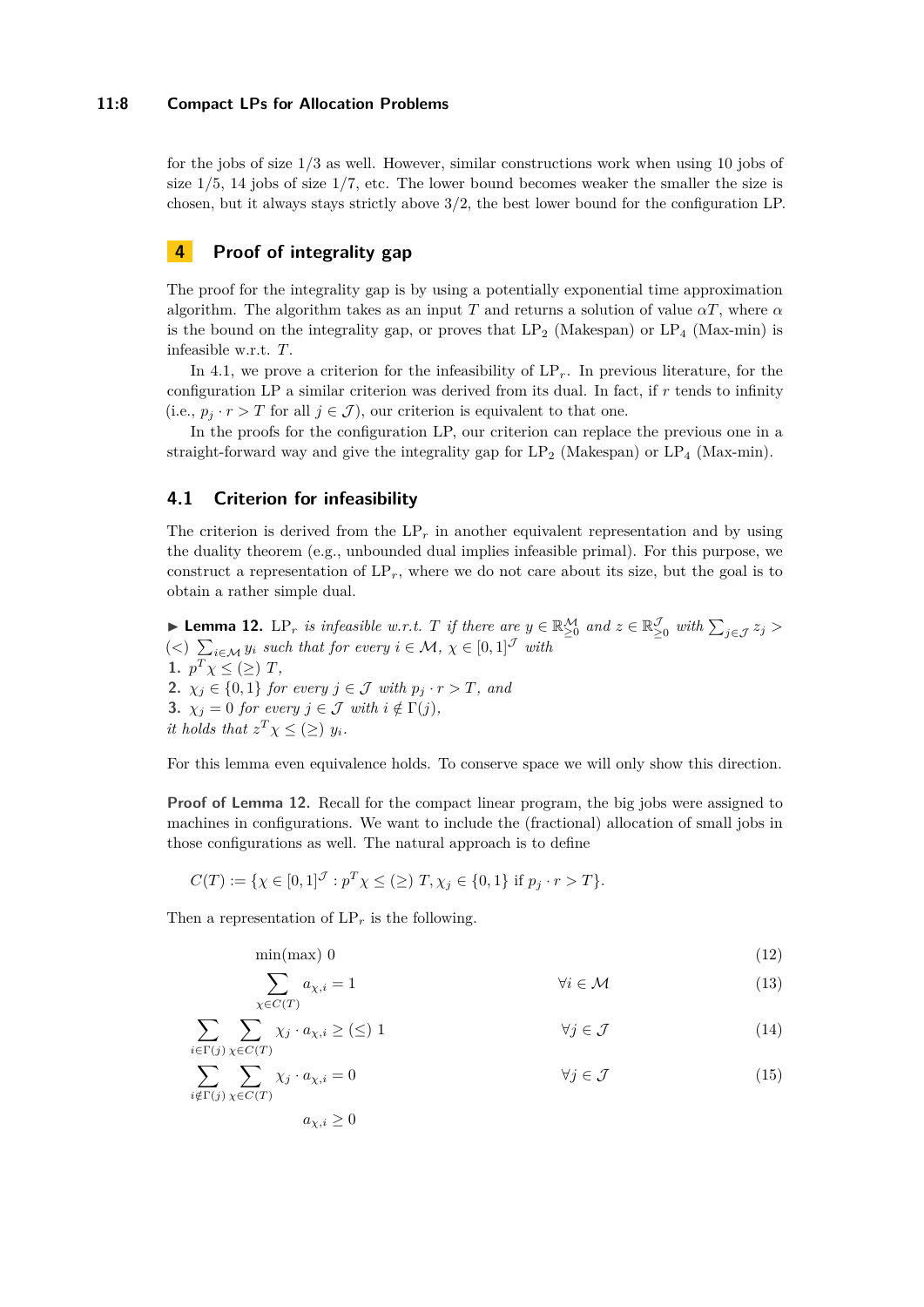#### K. Jansen and L. Rohwedder **11:9** and 11:9

There is, however, an issue with this definition. Since  $C(T)$  can have infinitely many elements, the dimension of the LP is potentially infinite. This means, we cannot simply apply results from LP duality. Thus, we will first show that a finite number of variables is suffices.

Recall that the constraint for  $LP_r$  is  $(x_{i,j})_{i \in \mathcal{J}} \in \text{conv}(C(T))$ . We will show that conv $(C(T)) = \text{conv}(V(T))$  for some finite  $V(T) \subseteq C(T)$ . This means, we can substitute  $C(T)$  for  $V(T)$ .

Observe that  $C(T)$  is a union of polytopes, where each polytope corresponds to one integral allocation of the big jobs. More formally, let  $\chi^B \in \{0,1\}^{\mathcal{J}_B}$ . Then the set of vectors in  $C(T)$  where the values for big jobs equal  $\chi^B$  are exactly

$$
\{\chi \in [0,1]^{\mathcal{J}} : p^T \chi \leq (\geq) T \text{ and } (\chi_j)_{j \in \mathcal{J}_B} = \chi^B \}.
$$

For each of these  $\chi^B$ , this is clearly a polytope, which can be written as the convex hull of finitely many basic solutions. Let  $V(T)$  be the set of all basic solutions for all allocations  $\chi_B$ of big jobs. Then  $(x_{i,j})_{j\in\mathcal{J}} \in \text{conv}(C(T))$  is equivalent to  $(x_{i,j})_{j\in\mathcal{J}} \in \text{conv}(V(T))$ 

We substitute  $C(T)$  for  $V(T)$  in the LP above and, for an easier dual, we multiply [\(13\)](#page-7-2) by  $-1$ . Then the dual is the following:

$$
\max(\min) \sum_{j \in \mathcal{J}} z_j - \sum_{i \in \mathcal{M}} y_i
$$

$$
\sum_{j \in \mathcal{J}: i \in \Gamma(j)} \chi_j \cdot z_j + \sum_{j \in \mathcal{J}: i \notin \Gamma(j)} \chi_j \cdot \overline{z}_j \leq (\geq) y_i \quad \forall i \in \mathcal{M}, \chi \in V(T)
$$

$$
z_j \geq 0
$$

$$
\overline{z}_j, y_i \in \mathbb{R}
$$

Now consider the values  $z$ ,  $y$  from Lemma [12](#page-7-1) and set  $\overline{z}_j$  to a negative (Makespan) or positive (Max-min) number of very large magnitude for all  $j \in \mathcal{J}$ . Then this is a feasible solution for the dual: Let  $i \in \mathcal{M}$  and  $\chi \in V(T)$ . If  $\chi_j = 0$  for all  $j \in \mathcal{J}$  with  $i \notin \Gamma(j)$ , then the constraint is satisfied by definition of *z* and *y*. Otherwise, the constraint holds when  $\overline{z}_i$  is chosen sufficiently small (large).

The solution has a positive (negative) objective value and we can scale it by any constant and construct a new feasible solution. This way we can obtain any positive (negative) objective value, i.e., the dual is unbounded. By duality this implies the primal is infeasible.

### **4.2 Local search algorithm**

**► Definition 13** (Good and bad machines). Given an allocation  $σ : J → M$ , we call a machine *i* bad, if  $\sum_{j \in \sigma^{-1}(i)} p_j > 11/6 \cdot T$  (Makespan) or  $\sum_{j \in \sigma^{-1}(i)} p_j < 1/4 \cdot T$  (Max-min). A machine is good, if it is not bad.

The local search algorithm starts with an arbitrary allocation and moves jobs until all machines are good, or it can prove that  $LP_2$  (Makespan) or  $LP_4$  (Max-min) is infeasible w.r.t. *T*. During this process, a machine that is already good will never be made bad.

The central data structure of the algorithm is an ordered list of moves  $L = (L_1, L_2, \ldots, L_\ell)$ . Here, every component  $L_k = (j, i)$ ,  $j \in \mathcal{J}$  and  $i \in \Gamma(j)$ , stands for a move the algorithm wants to perform. It will not perform the move, if this would create a bad machine, i.e.,  $p(\sigma^{-1}(i)) + p_j > 11/6 \cdot T$  (Makespan) or  $p(\sigma^{-1}(\sigma(j))) - p_j < 1/4 \cdot T$  (Max-min). If it does not create a bad machine, we say that the move  $(j, i)$  is valid. For every  $0 \leq k \leq \ell$  define  $L_{\leq k} := (L_1, \ldots, L_k)$ , the first *k* elements of *L* (with  $L_{\leq 0}$  being the empty list).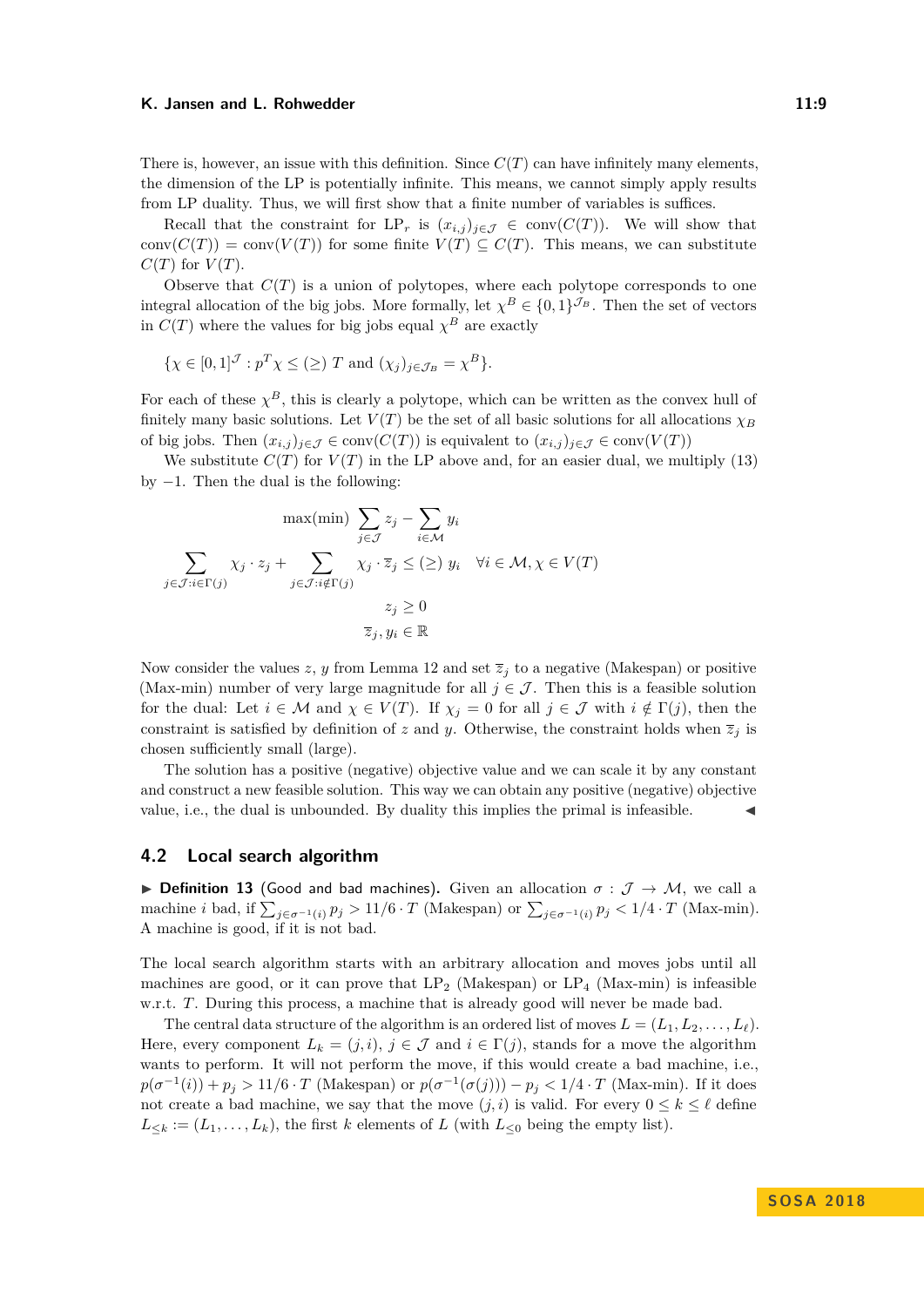| <b>Algorithm 1</b> Local search meta-algorithm |                                                                                                         |
|------------------------------------------------|---------------------------------------------------------------------------------------------------------|
|                                                | 1. Let $\sigma$ be an arbitrary allocation;                                                             |
|                                                | 2. $\ell \leftarrow 0$ ; // length of the list of moves L                                               |
|                                                | <b>3.</b> while there is a bad machine do                                                               |
|                                                | <b>a.</b> if there exists a valid move $(j, i) \in L$ then                                              |
|                                                | i. Let $0 \leq k \leq \ell$ be minimal such that                                                        |
|                                                | (Makespan) j is repelled by $\sigma(j)$ w.r.t. $L_{\leq k}$ ;                                           |
|                                                | (Max-min) j is attracted by i w.r.t. $L_{\leq k}$ ;                                                     |
|                                                | ii. $\sigma(i) \leftarrow i$ :                                                                          |
|                                                | iii. $L \leftarrow L_{\leq k}; \ell \leftarrow k; //$ Forget moves $L_{k+1}, \ldots, L_{\ell}$          |
|                                                | <b>b</b> . else                                                                                         |
|                                                | i. Choose a move $(j, i) \notin L$ , $j \in \mathcal{J}$ and $i \in \Gamma(j)$ , with $p_j$ minimal and |
|                                                | (Makespan) j is repelled by $\sigma(j)$ and not repelled by i w.r.t. L;                                 |
|                                                | (Max-min) j is not attracted by $\sigma(j)$ and attracted by i w.r.t. L;                                |
|                                                | ii. $L_{\ell+1} \leftarrow (j,i); \ell = \ell+1; //$ Append $(j,i)$ to L                                |
|                                                |                                                                                                         |

Depending on the current schedule  $\sigma$  and list of moves  $L$ , we define for every machine *i* which jobs are repelled or not repelled (Makespan). In the Max-min case we use the term attracted instead of not repelled; not attracted instead of repelled. This is only to make the definitions easier to read. The definition of repelled/attracted jobs differs in the two algorithms and is given in Section [4.2.1.](#page-9-0) The algorithm will only add a new move  $(j, i)$  to the current list *L*, if *j* is repelled (not attracted) by its current machine and not repelled (attracted) by the target *i* w.r.t. *L*.

### <span id="page-9-0"></span>**4.2.1 Repelled and attracted jobs**

Here, we will start with the Max-min case, since it is the simpler one.

### **Max-min**

Depending on the current schedule  $\sigma$  and the current set of moves  $L = L_{\leq \ell}$ , we define which jobs are attracted by which machines. We call a job  $j \in \mathcal{J}$  big, if  $p_j > 1/4 \cdot T$  and small otherwise. The first two rules are that bad machines attract all jobs and that rules are propagated from prefixes of the list.

(initialization) If  $\ell = 0$ , every bad machine *i* attracts every job *j*.

(monotonicity) If  $\ell > 0$  and *i* attracts *j* w.r.t.  $L < \ell-1$ , then *i* attracts *j* w.r.t.  $L < \ell$ .

For the remaining rules, assume  $\ell > 0$ , and let  $(j_{\ell}, i_{\ell}) := L_{\ell}$  be the last move added. We will define which new rules this move adds to the existing ones.

We can assume that all moves in  $L<sub>\ell-1</sub>$  are not valid, since otherwise the algorithm would execute them instead of adding a new one. Since  $i_\ell$  tries to steal  $j_\ell$  from  $\sigma(j_\ell)$ , but the move is not valid, the machine  $\sigma(j_\ell)$  should attract jobs in order to make  $(j_\ell, i_\ell)$  valid. More precisely,

**(small-all)** if  $j_\ell$  is small,  $\sigma(j_\ell)$  attracts all jobs and **(big-big)** if  $j_\ell$  is big,  $\sigma(j_\ell)$  attracts all big jobs.

This misses one important case. Suppose that  $j_{\ell}$  is big. Intuitively,  $\sigma(j_{\ell})$ , should also collect small jobs to make the move  $(j_\ell, i_\ell)$  valid. However, the straight-forward way  $(\sigma(i))$ attracts all small jobs as well) does not work out in the analysis. Hence, a more sophisticated strategy is required.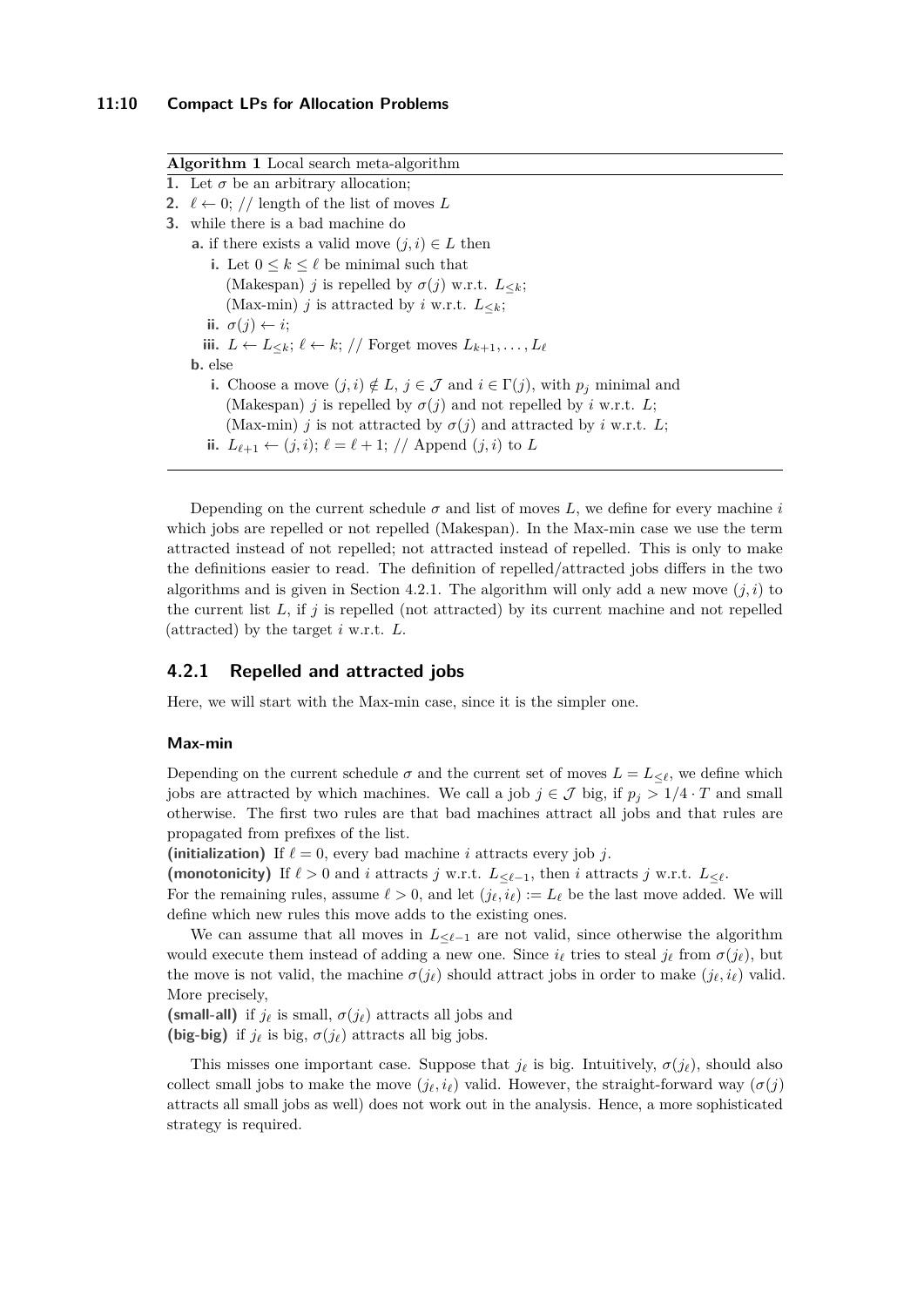For  $i \in \mathcal{M}$  define  $S_i(L)$  to be all small jobs *j* which have either  $\sigma(i) = i$  or which have  $i \in \Gamma(j)$  and are not attracted by their current machine,  $\sigma(j)$ , w.r.t. the rules above. The intuition behind  $S_i(L)$  is the following. In the best case, *i* could collect all jobs from  $S_i(L)$ . If  $p(S_i(L)) < 1/4 \cdot T$ , then we cannot expect *i* to satisfy its demand only using small jobs. On the other hand, if it gets a big job, then this job alone satisfies its demand. Hence, *i* should not attract small jobs. More formally,

**(big-all)** if  $j_{\ell}$  is big and  $p(S_{\sigma(j_{\ell})}(L)) \geq 1/4 \cdot T$ , then  $\sigma(j_{\ell})$  attracts all jobs.

### **Makespan**

Here, we define big jobs to be those  $j \in \mathcal{J}$  that have  $p_j > 1/2 \cdot T$  and small jobs all others. (initialization) If  $\ell = 0$ , every bad machine *i* repels every job *j*.

(monotonicity) If  $\ell > 0$  and *i* repels *j* w.r.t.  $L_{\leq \ell-1}$ , then *i* repels *j* w.r.t.  $L_{\leq \ell}$ .

Again, the remaining rules regard  $\ell > 0$  and we define  $(j_{\ell}, i_{\ell}) := L_{\ell}$ , i.e., the last move added. In order to make space for  $j_{\ell}$ , the machine  $i_{\ell}$  should repel jobs.

**(small-all)** If  $j_\ell$  is small,  $i_\ell$  repels all jobs.

This still leaves one case to resolve. If  $j_{\ell}$  is big, which jobs does  $i_{\ell}$  repel? It helps to imagine that the algorithm is a lazy one: It repels jobs only if it is really necessary.

For  $i \in \mathcal{M}$  define  $S_i(L)$  to be those small jobs *j* which have  $\sigma(j) = i$  and which are repelled by all other potential machines, i.e.,  $\Gamma(j) \setminus \{i\}$ , w.r.t. the rules above. The intuition behind  $S_i(L)$  is that we do not expect that *i* can get rid of any of the jobs in  $S_i(L)$ .

Next, define a threshold  $t(L, (j_\ell, i_\ell))$  as the minimum  $t \geq 0$  such that  $S_i$  and all big jobs below this threshold are already too large to add  $j_{\ell}$ :

$$
p(\{j \in \sigma^{-1}(i_\ell) : j \in S_{i_\ell}(L) \text{ or } 1/2 < p_j \le t\}) + p_{j_\ell} > 11/6 \cdot T,
$$

or  $t(L, (j_{\ell}, i_{\ell})) = \infty$  if no such *t* exists. In order to make  $(j_{\ell}, i_{\ell})$  valid, it is necessary (although not always sufficient) to remove one of the big jobs with size at most  $t(L, (j_\ell, i_\ell))$ . Hence, we define,

**(big-all)** if  $j_{\ell}$  is big and  $t(L, (j_{\ell}, i_{\ell})) = \infty$ , then  $i_{\ell}$  repels all jobs and

(big-big) if  $j_{\ell}$  is big and  $t(L, (j_{\ell}, i_{\ell})) < \infty$ , then  $i_{\ell}$  repels  $S_{i_{\ell}}(L)$  and all jobs  $j$  with  $1/2 < p_j \le t(L, (j_\ell, i_\ell)).$ 

Note that repelling  $S_{i_{\ell}}(L)$  seems unnecessary, since those jobs do not have any machine to go to. However, this definition simplifies the analysis. It is also notable that the special case where  $t(L, (j_{\ell}, i_{\ell})) = 0$  is equivalent to  $p(S_{i_{\ell}}(L)) + p_{j_{\ell}} > 11/6 \cdot T$  and here the algorithm gives up making  $(j_{\ell}, i_{\ell})$  valid. Finally, we want to highlight the following counter-intuitive (but intentional) aspect of the algorithm. It might happen that some job of size greater than  $t(L, (j_{\ell}, i_{\ell}))$  is moved to  $i_{\ell}$ , only to be removed again later on, when  $t(L, (j_{\ell}, i_{\ell}))$  has increased.

# **4.3 Analysis (Max-min)**

For completeness, we give the analysis for the Makespan case in the appendix. It is not included here so as to avoid repetitive arguments.

To verify the correctness of the algorithm, it has to be shown that (1) it terminates and (2) in each iteration of the main loop, there is either a valid move in *L* or some move that can be added to *L*.

 $\triangleright$  **Theorem 14.** The algorithm terminates after finitely many iterations of the main loop.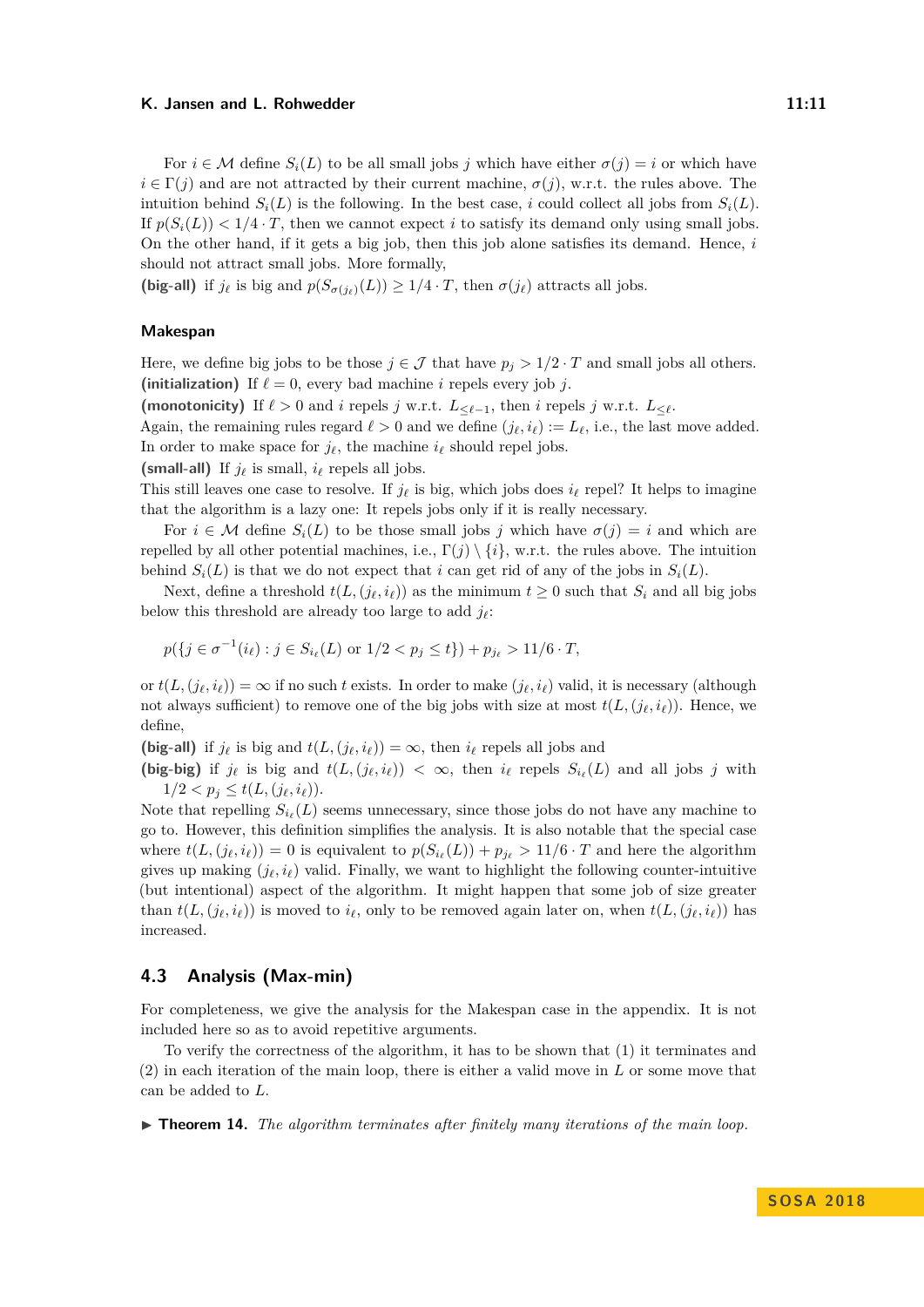**Proof.** As before, let  $\ell$  denote the current length of  $L$ . We define a potential function

 $\Phi(L) = (b, s_0, s_1, s_2, \ldots, s_\ell, \infty),$ 

where *b* is the number of bad machines and  $s_k$  is the number of pairs  $(i, j) \in \mathcal{M} \times \mathcal{J}$  where *i* attracts *j* w.r.t.  $L_{\leq k}$  and  $\sigma(j) \neq i$ . Intuitively, the algorithm makes progress when this number decreases.

Note that the length of  $\Phi(L)$  is bounded by  $|\mathcal{M}| \cdot |\mathcal{J}| + 2$  and every component can only have  $|\mathcal{M}| \cdot |\mathcal{J}| + 1$  many different values. Thus, the range of the potential function is finite.

We will show that the vector decreases lexicographically after every iteration of the main loop; hence the running time is bounded by the number of such vectors times the maximum number of operations in one iteration and, in particular, is finite. For the lexicographic decrease consider two cases. Either a new move is added, which decreases the potential function by replacing the last component with some finite value, or a move is performed. If a move turns a bad machine good, *b* decreases and so does the lexicographic value of  $\Phi(L)$ . Otherwise, let  $\ell' \leq \ell$  be the length of the list after a move  $(j, i)$  is performed. Recall the algorithm prevents jobs attracted by their current machine from being moved, i.e., *j* is not attracted by its previous machine w.r.t.  $L_{\leq \ell'}$ . Moreover, observe that the attracted jobs w.r.t.  $L_{\leq 0}, \ldots, L_{\leq \ell'}$  do not change. This can be seen from the definition of attracted jobs. Therefore  $s_0, \ldots, s_{\ell'}$  do not increase. Finally, since *j* is attracted by *i* w.r.t.  $L_{\leq \ell'}$  and after the move  $\sigma(j) = i$  holds, the value of  $s_{\ell'}$  has decreased.

 $\triangleright$  **Theorem 15.** If LP<sub>4</sub> is feasible w.r.t. T, the algorithm always has an operation it can *perform.*

**Proof.** As in the algorithm, call a job *j* small, if  $p_j < 1/4 \cdot T = 1/r \cdot T$  and big otherwise. Suppose toward contradiction, there are bad machines, no move in *L* is valid, and no move can be added to *L*. We will construct values  $(z_j)_{j\in\mathcal{J}}$ ,  $(y_i)_{i\in\mathcal{M}}$  with the properties as in Lemma [12](#page-7-1) and thereby show that LP<sup>4</sup> is infeasible w.r.t. *T*.

Define  $y_i = 3/4$  for every  $i \in \mathcal{M}$  where *i* is bad or  $(j', i') \in L$  for some  $j' \in \mathcal{J}$  with  $\sigma(j') = i$ . For all other machines *i* define  $y_i = 0$ . Furthermore, define  $z_j = 3/4$  if *j* is big and attracted by  $\sigma(j)$ ; define  $z_j = p_j/T$  if *j* is small and attracted by  $\sigma(j)$ ; and  $z_j = 0$  if *j* is not attracted by  $\sigma(j)$ . We proceed to show that these values indeed satisfy the properties as in Lemma [12.](#page-7-1)

<span id="page-11-0"></span>**► Fact 16.** Let *j* be a job attracted by some machine  $i \in \Gamma(j)$  (not necessarily  $\sigma(j)$ ). Then  $z_j = 3/4$  *if j is big and*  $z_j = p_j/T$ *, otherwise.* 

We need to show that *j* is attracted by  $\sigma(j)$ . If  $\sigma(j) = i$ , then this holds trivially. If  $\sigma(j) \neq i$ , then either *j* is attracted by  $\sigma(j)$  or  $(j, i) \in L$ , since no moves can be added. In the latter case  $\sigma(j)$  attracts at least all big jobs if *j* is big and all jobs if *j* is small. In either case  $\sigma(j)$ attracts *j* and therefore Fact [16](#page-11-0) holds.

Let  $i \in \mathcal{M}$  and  $\chi \in [0,1]^{\mathcal{J}}$  with  $p^T \chi \geq T$ ,  $\chi_j \in \{0,1\}$  for every big job, and  $\chi_j = 0$  if  $i \notin \Gamma(j)$ . We must show that  $z^T \chi \geq y_i$ .

If  $y_i = 0$  then  $z^T \chi \ge y_i$ , since  $z^T \chi$  is non-negative. Hence, assume w.l.o.g. that  $y_i = 3/4$ . By definition of attracted jobs, this means *i* attracts at least all big jobs. Moreover, the inequality holds trivially if  $\chi_j = 1$  for some big job *j*, since  $z_j = 3/4$  (Fact [16\)](#page-11-0). Because for big jobs *j* we have  $\chi_j \in \{0,1\}$  and the case  $\chi_j = 1$  is trivial, the only interesting case is where  $\chi_j = 0$  for all big jobs *j*. We note that this is the only argument in which we use the integrality of some component in  $\chi$ .

Define  $S_i(L_{\le k})$  for all  $0 \le k \le \ell$  as in the algorithm. Because  $y_i = 3/4$ , we know that there is a  $(j_k, i_k) = L_k$   $(k \leq \ell)$  such that  $\sigma(j_k) = i$ . Then there are two cases.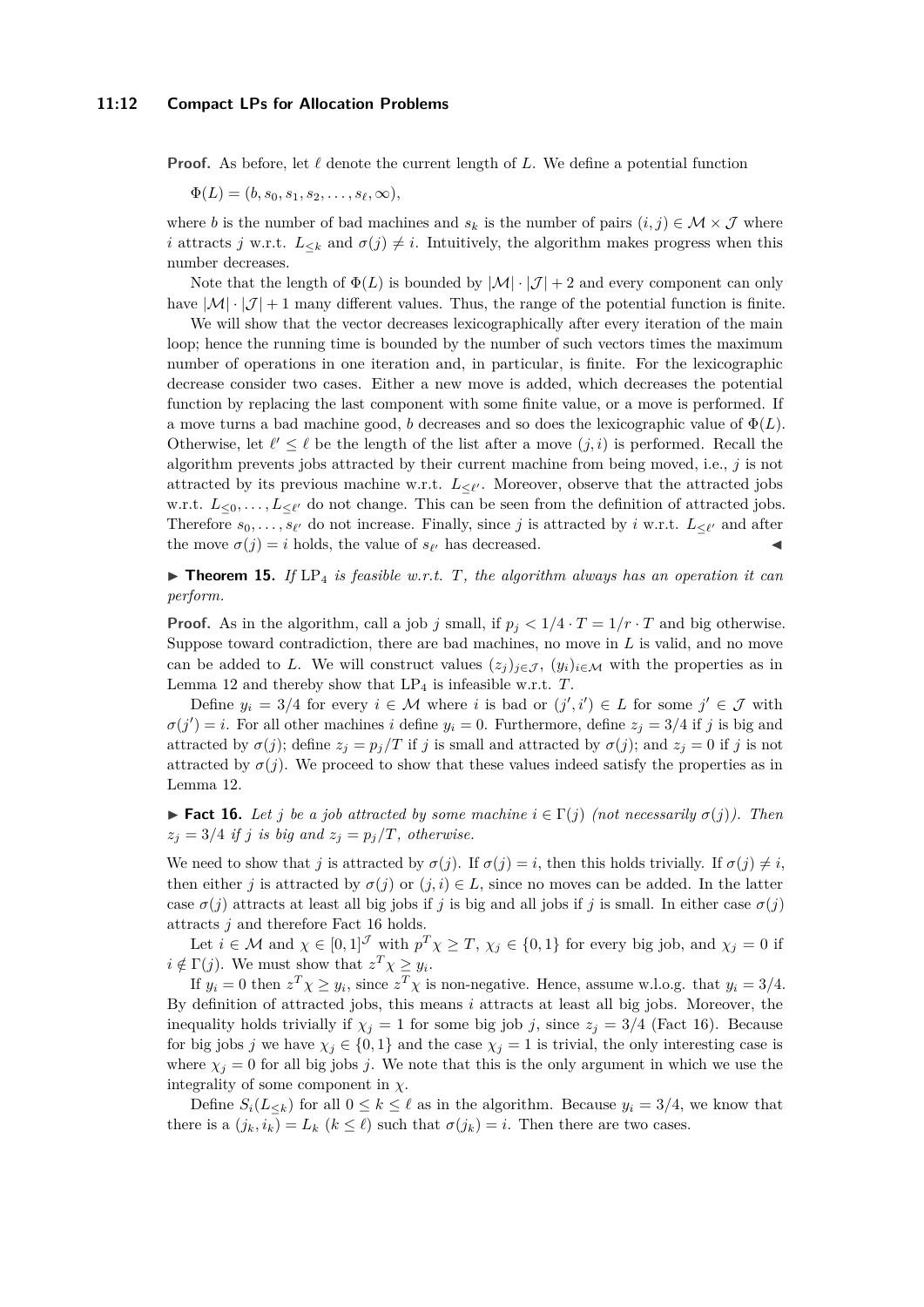- **1. Case:** *i* **attracts all jobs.** Since  $\chi_j = 0$  is assumed for all big jobs *j* and *i* attracts all jobs, by Fact [16](#page-11-0) we get  $z^T \chi = p^T \chi / T \ge 1 > y_i$ .
- **2. Case:** *i* **attracts only big jobs.** Then  $j_k$  must be big and  $p(S_i(L_{\leq k})) < 1/4 \cdot T$  (rule big-big). Note that  $z_j = p_j/T$  for every small job  $j \notin S_i(L_{\leq \ell})$  with  $i \in \Gamma(j)$ , since by definition *j* is attracted by  $\sigma(j)$  w.r.t.  $L_{\leq k}$  (in particular, w.r.t.  $L_{\leq \ell}$ ). Hence,

$$
z^T \chi \geq \sum_{j \in \mathcal{J} \setminus S_i(L)} z_j \chi_j = \sum_{j \in \mathcal{J} \setminus S_i(L)} p_j \chi_j / T \geq (p^T \chi - p(S_i(L)))/T > (T - 1/4 \cdot T) / T = y_i.
$$

It remains to show that  $\sum_{j\in\mathcal{J}}z_j < \sum_{i\in\mathcal{M}}y_i$ . We show that, with amortization, good machines satisfy  $z(\sigma^{-1}(i)) \leq y_i$  and for bad machines strict inequality holds.

Let *i* be a bad machine. A bad machine cannot have a big job assigned to it. Moreover, all jobs (in particular those in  $\sigma^{-1}(i)$ ) are attracted by *i*. Hence,

$$
z(\sigma^{-1}(i)) = p(\sigma^{-1}(i))/T < 1/4 < y_i.
$$

Let *i* be a good machine. If  $y_i = 0$ , then *i* attracts no jobs and therefore  $z(\sigma^{-1}(i)) = 0$ . For the remaining part, assume that  $y_i = 3/4$ , that is to say, there exists a move  $(j_k, i_k) = L_k$  $(k < \ell)$  such that  $\sigma(i_k) = i$ .

**Case (big-big):** *i* **attracts only big jobs.** Then  $j_k$  must be big and since  $(j_k, i_k)$  is not valid, it must be the only big job on *i*. Thus,

$$
z(\sigma^{-1}(i)) = z_{j_B} = 3/4 = y_i.
$$

**Case (big-all):** *i* **attracts all jobs and**  $j_k$  **is big.** Since  $(j_k, i_k)$  is not valid, we have  $p(\sigma^{-1}(i) \setminus \{j_k\}) < 1/4 \cdot T$ . In particular,  $\sigma^{-1}(i) \setminus \{j_k\}$  does not contain another big job. Thus,

$$
z(\sigma^{-1}(i)) = z_{j_k} + z(\sigma^{-1}(i) \setminus \{j_k\}) = z_{j_B} + p(\sigma^{-1}(i) \setminus \{j_k\})/T < 3/4 + 1/4 = y_i + 1/4.
$$

**Case (small-all):** *i* **attracts all jobs and**  $j_k$  is small. Again,  $(j_k, i_k)$  is not valid. In particular,  $\sigma^{-1}(i)$  cannot contain a big job. Hence,

$$
z(\sigma^{-1}(i)) = p(\sigma^{-1}(i))/T = (p(\sigma^{-1}(i)) - p_{j_k})/T + p_{j_k}/T < 1/4 + 1/4 = y_i - 1/4.
$$

It is easy to see that cases (big-all) and (small-all) are disjoint: Once a machine attracts all jobs, no new move will be added for a job assigned to it.

<span id="page-12-0"></span>► **Fact 17.** *There are at least as many machines of case (small-all) as there are of case (big-all).*

The proof of Fact [17](#page-12-0) is postponed to the end. With Fact [17,](#page-12-0) we can amortize those two cases and get

$$
\sum_{j \in \mathcal{J}} z_j = \sum_{i \in \mathcal{M}} z(\sigma^{-1}(i)) < \sum_{i \in \mathcal{M}} y_i.
$$

**Proof of Fact [17.](#page-12-0)** Let  $L_{b_1}, L_{b_2}, \ldots, L_{b_h}$  be the moves that correspond to case (big-all) machines, i.e., for each  $(j_k, i_k) = L_{b_k}$   $(k \leq h)$ ,  $\sigma(j_k)$  attracts all jobs and  $j_k$  is big.

We argue that there are  $L_{s_1}, L_{s_2}, \ldots, L_{s_h}$  such that  $b_1 < s_1 < b_2 < s_2 < \ldots b_h < s_h$ , where for each  $(j_k, i_k) = L_{s_k}$   $(k \leq h)$ ,  $j_k$  is small and therefore  $\sigma(j_k)$  is a case (small-all) machine.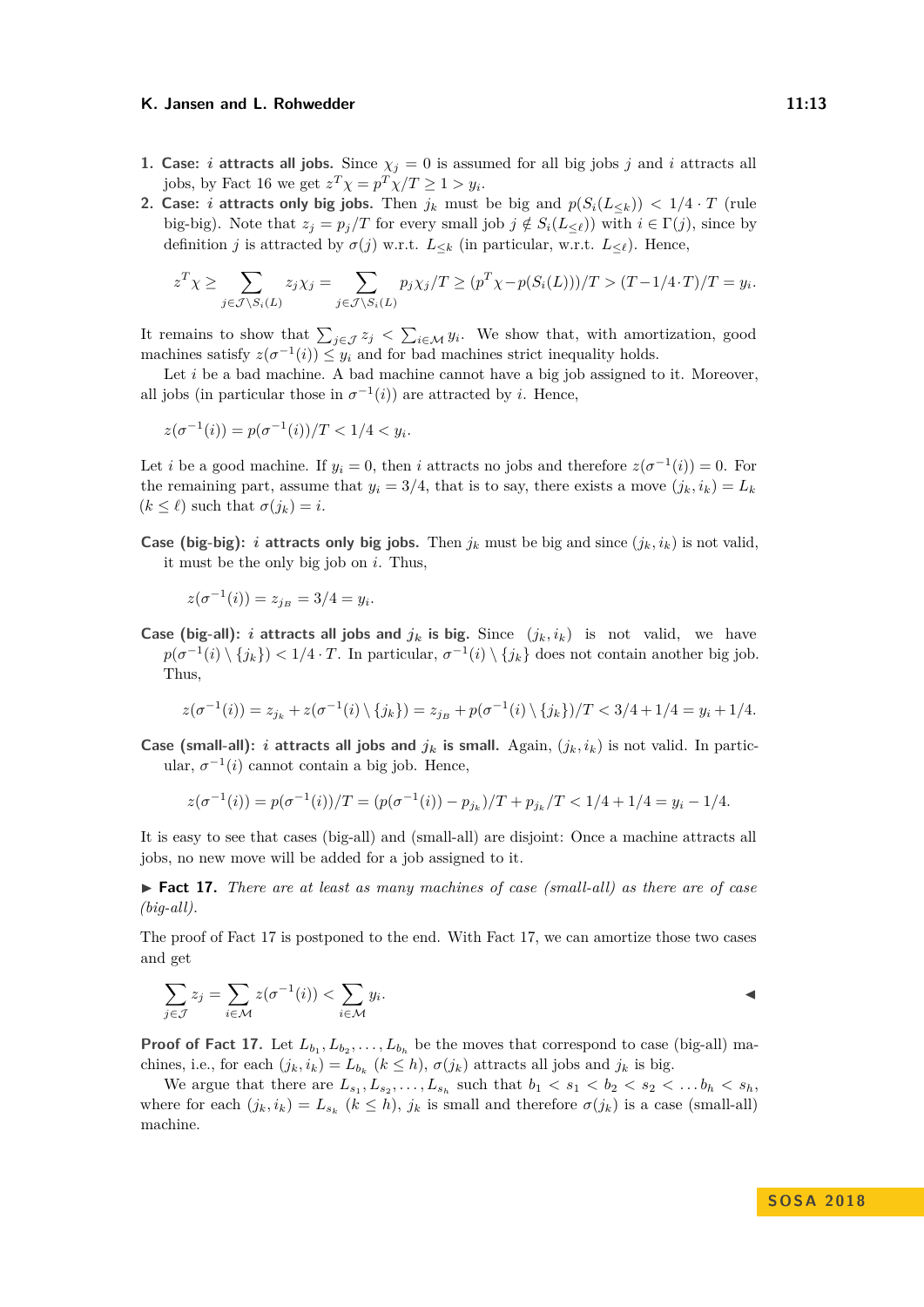### **11:14 Compact LPs for Allocation Problems**

Let  $k \leq h$ . A critical argument is that the algorithm prefers moves of small jobs over those of big jobs. In particular, when  $L_{b_{k+1}}$  is added, there does not exist a small job move that it can add instead. However, we have that  $p(S_{\sigma(j_k)}(L_{\leq b_k})) \geq 1/4 \cdot T$  and since  $(j_k, i_k)$ is and was not valid, the load of small jobs on  $\sigma(j_k)$  is strictly less than  $1/4 \cdot T$ . Hence, there exists a small job *j* in  $S_{\sigma(j_k)}(L_{\leq b_k})$  which is not assigned to  $\sigma(j_k)$ . If no small move was added after  $L_{b_k}$  and before  $L_{b_{k+1}}$ , then  $(j, \sigma(j_k))$  would have been preferred over  $L_{b_{k+1}}$ .

#### **References**

- <span id="page-13-9"></span>**1** Chidambaram Annamalai. Lazy local search meets machine scheduling. *CoRR*, abs/1611.07371, 2016. [arXiv:1611.07371](http://arxiv.org/abs/1611.07371).
- <span id="page-13-7"></span>**2** Chidambaram Annamalai, Christos Kalaitzis, and Ola Svensson. Combinatorial algorithm for restricted max-min fair allocation. In Piotr Indyk, editor, *Proceedings of the Twenty-Sixth Annual ACM-SIAM Symposium on Discrete Algorithms, SODA 2015, San Diego, CA, USA, January 4-6, 2015*, pages 1357–1372. SIAM, 2015. [doi:10.1137/1.9781611973730.](http://dx.doi.org/10.1137/1.9781611973730.90) [90](http://dx.doi.org/10.1137/1.9781611973730.90).
- <span id="page-13-1"></span>**3** Arash Asadpour, Uriel Feige, and Amin Saberi. Santa claus meets hypergraph matchings. *ACM Trans. Algorithms*, 8(3):24:1–24:9, 2012. [doi:10.1145/2229163.2229168](http://dx.doi.org/10.1145/2229163.2229168).
- <span id="page-13-0"></span>**4** Nikhil Bansal and Maxim Sviridenko. The santa claus problem. In Jon M. Kleinberg, editor, *Proceedings of the 38th Annual ACM Symposium on Theory of Computing, Seattle, WA, USA, May 21-23, 2006*, pages 31–40. ACM, 2006. [doi:10.1145/1132516.1132522](http://dx.doi.org/10.1145/1132516.1132522).
- <span id="page-13-5"></span>**5** Ivona Bezáková and Varsha Dani. Allocating indivisible goods. *SIGecom Exchanges*, 5(3):11–18, 2005. [doi:10.1145/1120680.1120683](http://dx.doi.org/10.1145/1120680.1120683).
- <span id="page-13-12"></span>**6** Tomás Ebenlendr, Marek Krcál, and Jirí Sgall. Graph balancing: A special case of scheduling unrelated parallel machines. *Algorithmica*, 68(1):62–80, 2014. [doi:10.1007/](http://dx.doi.org/10.1007/s00453-012-9668-9) [s00453-012-9668-9](http://dx.doi.org/10.1007/s00453-012-9668-9).
- <span id="page-13-4"></span>**7** Klaus Jansen and Lars Rohwedder. On the configuration-lp of the restricted assignment problem. In Philip N. Klein, editor, *Proceedings of the Twenty-Eighth Annual ACM-SIAM Symposium on Discrete Algorithms, SODA 2017, Barcelona, Spain, Hotel Porta Fira, January 16-19*, pages 2670–2678. SIAM, 2017. [doi:10.1137/1.9781611974782.176](http://dx.doi.org/10.1137/1.9781611974782.176).
- <span id="page-13-8"></span>**8** Klaus Jansen and Lars Rohwedder. A quasi-polynomial approximation for the restricted assignment problem. In Friedrich Eisenbrand and Jochen Könemann, editors, *Integer Programming and Combinatorial Optimization - 19th International Conference, IPCO 2017, Waterloo, ON, Canada, June 26-28, 2017, Proceedings*, volume 10328 of *Lecture Notes in Computer Science*, pages 305–316. Springer, 2017. [doi:10.1007/978-3-319-59250-3\\_25](http://dx.doi.org/10.1007/978-3-319-59250-3_25).
- <span id="page-13-3"></span>**9** Jan Karel Lenstra, David B. Shmoys, and Éva Tardos. Approximation algorithms for scheduling unrelated parallel machines. *Math. Program.*, 46:259–271, 1990. [doi:10.1007/](http://dx.doi.org/10.1007/BF01585745) [BF01585745](http://dx.doi.org/10.1007/BF01585745).
- <span id="page-13-6"></span>**10** Lukás Polácek and Ola Svensson. Quasi-polynomial local search for restricted max-min fair allocation. *ACM Trans. Algorithms*, 12(2):13:1–13:13, 2016. [doi:10.1145/2818695](http://dx.doi.org/10.1145/2818695).
- <span id="page-13-2"></span>**11** Ola Svensson. Santa claus schedules jobs on unrelated machines. *SIAM J. Comput.*, 41(5):1318–1341, 2012. [doi:10.1137/110851201](http://dx.doi.org/10.1137/110851201).
- <span id="page-13-11"></span>**12** José Verschae and Andreas Wiese. On the configuration-lp for scheduling on unrelated machines. *J. Scheduling*, 17(4):371–383, 2014. [doi:10.1007/s10951-013-0359-4](http://dx.doi.org/10.1007/s10951-013-0359-4).

# <span id="page-13-10"></span>**A NP-Hardness of the configuration-LP**

The following reduction uses a typical idea for these kind of problems and we doubt that it is novel. We include it here only for the sake of completeness.

▶ **Theorem 18.** *Solving the configuration LP is NP-hard.*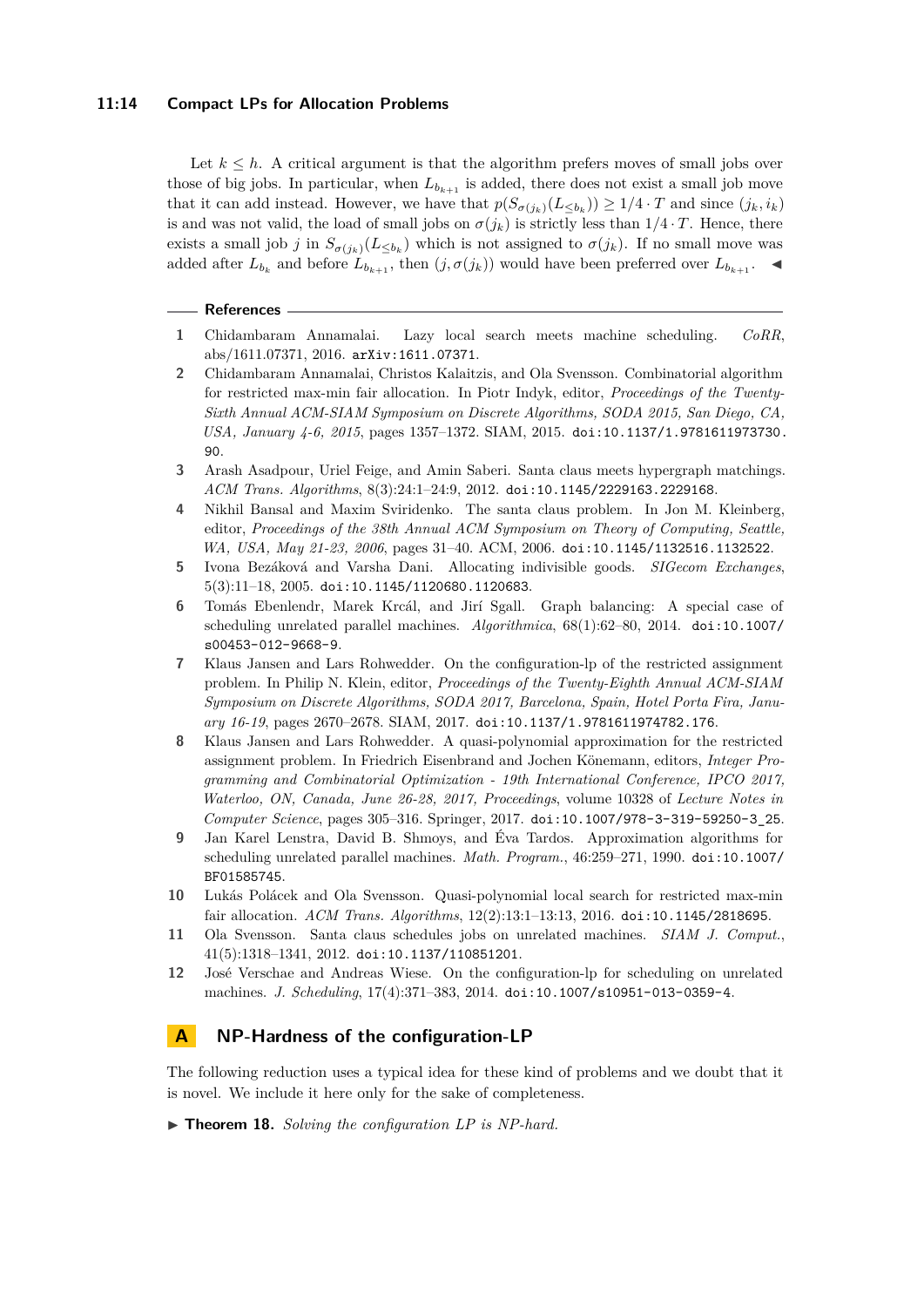**Proof.** We give the proof w.r.t. the Makespan objective. For Max-min the proof is analogous. Consider the NP-hard PARTITION problem: Given a set of natural numbers  $a_1, \ldots, a_n$ , decide if there exists  $A \subseteq \{a_1, \ldots, a_n\}$  with  $\sum_{j \in A} a_j = 1/2 \cdot \sum_{j=1}^n a_j$ .

We construct the following instance for Makespan minimization and show that solving the configuration LP it is equivalent to the problem above.

Let there be two machines  $i_1, i_2$  and for each  $a_i$  a job *j* with  $\Gamma(i) = \{i_1, i_2\}$  and  $p_j = a_j$ . There exists such a subset if and only if the optimum of the configuration LP is  $1/2 \cdot \sum_{j=1}^{n} a_j$ . Recall that the configuration LP for makespan *T* assigns to each machine a convex combination of configurations, i.e., sets of jobs that do not exceed *T* in size. If there exists a solution for the Partition problem, then the optimum of the configuration LP is  $1/2 \cdot \sum_{j=1}^{n} a_j$ . We will assign one configuration with the solution of the PARTITION problem to one machine and one configuration with all remaining jobs to the other. If the optimum of the configuration LP is  $1/2 \cdot \sum_{j=1}^{n} a_j$ , then take the biggest configuration that is used. It must have a size of  $1/2 \cdot \sum_{j=1}^{n} a_j$ , or else the optimum would be lower. This configuration is a solution for the PARTITION problem.

## <span id="page-14-0"></span>**B Reducing the size of LP<sup>4</sup> (Max-min)**

We have shown that  $LP_4$  is strong for the Max-min case. In the Makespan case, already  $LP_2$ gives the best bounds, which is much smaller than  $LP_4$ . In order to achieve a similar size, we will show that after a simple preprocessing step of the Max-min instance, the linear program can be reduced to  $O(n^3)$  variables and constraints.

Let *I* be an instance of Max-min with job sizes  $p_j$ . Construct a new instance  $I^T$  by changing the size of each job  $j \in \mathcal{J}$  to

$$
p_j^T := \begin{cases} T & \text{if } p_j > T/4, \\ p_j & \text{otherwise.} \end{cases}
$$

Recall that in the LP, the configurations for big jobs  $\mathcal{J}_B$  (that have size  $> T/4$ ) are defined as  $C_B(T) := \{ \chi \in \{0,1\}^{\mathcal{J}_B} \}.$ 

The argument for restricting the support of these configurations was that we do not need a configuration  $\chi$  if there is a  $\chi' \leq \chi$  (component-wise) with  $|\text{supp}(\chi')| < |\text{supp}(\chi)|$  and  $p^T \chi' \geq T$ . It is easy to see that after rounding the sizes, the relevant configuration have at most one non-zero component. Hence, there are only  $O(n)$  many, which gives a total size of  $O(n^3)$  for the compact LP. Now we need to show that after rounding the sizes, we still get a ratio of 4. In other words,

$$
\frac{1}{4}\textnormal{OPT}(\textnormal{LP}_4(I^T)) \leq \textnormal{OPT}(I) \leq \textnormal{OPT}(\textnormal{LP}_4(I^T)).
$$

Since the sizes have only increased, the relaxation can only have gotten weaker, i.e.,  $OPT(\text{LP}_4(I^T)) \geq OPT(\text{LP}_4(I)) \geq OPT(I).$ 

Let  $T > 4 \cdot \text{OPT}(I)$ . We need to show that  $\text{LP}_4(I^T)$  is infeasible w.r.t. *T*. Notice how  $\text{OPT}(I^T) = \text{OPT}(I)$ : Given the optimal allocation for  $I^T$ , the machine that has the minimum load cannot have any jobs *j* with  $p_i > T/4 > \text{OPT}(I)$ . Otherwise this allocation would yield a higher value for  $I$  than  $\text{OPT}(I)$ . Hence, on the machine with minimum load the jobs have the same size in *I* and  $I<sup>T</sup>$ . This means the solution has the same value for *I*. Since  $LP_4$  has an integrality gap of at most 4, we get

$$
\frac{1}{4}\text{OPT}(\text{LP}_4(I^T)) \le \text{OPT}(I^T) = \text{OPT}(I).
$$

In other words, the highest value for which  $\text{LP}_4(I^T)$  is feasible is  $4 \cdot \text{OPT}(I^T) < T$ .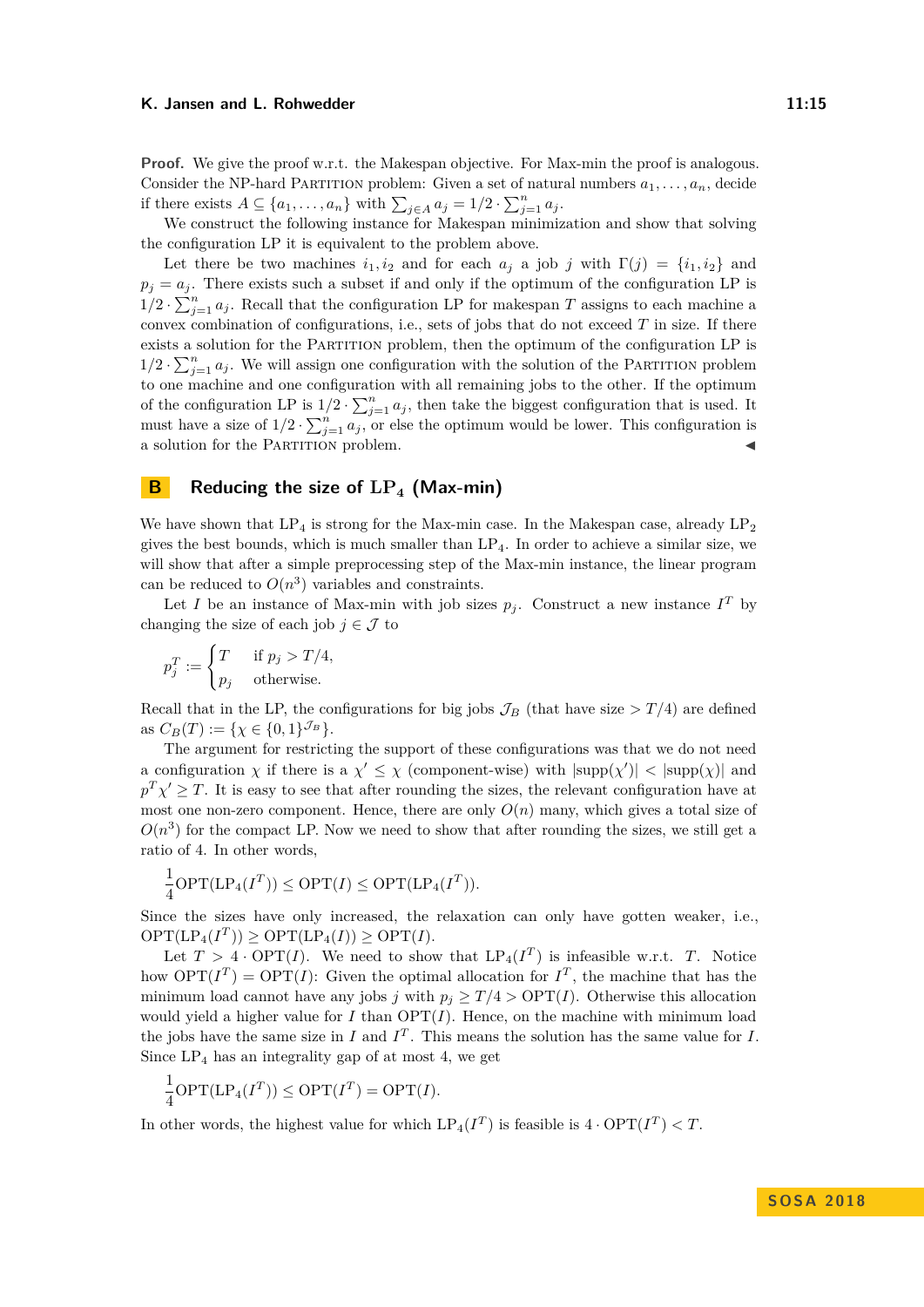### **11:16 Compact LPs for Allocation Problems**



**Figure 2** Fractional and integral solution for lower bound (Max-min)

### **C Lower bound (Max-min)**

Here, we give a lower bound of 2.5 for  $LP_4$  (in particular,  $LP_3$ ,  $LP_2$ ) for Max-min.

Let *k* be an even number and consider an instance with *k* machines, i.e., *k/*2 pairs of machines, and  $6k-1$  jobs. For each of the  $k/2$  pairs  $(i_1, i_2)$  let there be 5 jobs *j* with  $p_j = 1/5$ and  $\Gamma(j) = \{i_1, i_2\}$ . Furthermore let there be  $k/2 - 1$  jobs *j* with  $p_j = 1$  and  $\Gamma(j) = M$ , i.e., they can be assigned anywhere.

Assume toward contradiction that there is a schedule with makespan strictly more than 2/5. There must be at least one pair of machines  $(i_1, i_2)$  that do not have a job of size 1 assigned to them. Since there are only 5 jobs of size  $1/5$  that are allowed on  $i_1$  and  $i_2$ , one of the two machines has at most two. A contradiction.

Next, we show that  $LP_4$  is feasible for  $T = (k-1)/k$ . For every  $i \in \mathcal{M}$  and every job *j<sub>B</sub>* of size 1, let  $x_{i,jB} = 1/k$ , i.e., the big job is distributed evenly across all machines. For every other job *j*, split it across the two machines it is allowed on. More formally, let  $x_{i_1,j} = x_{i_2,j} = 1/2$  with  $\{i_1,i_2\} = \Gamma(j)$ . Clearly *x* is in the allocation polytope. Let  $i \in \mathcal{M}$ . We need to verify that

$$
(x_{i,j})_{j \in \mathcal{J}} \in \text{conv}\{\chi \in [0,1]^{\mathcal{J}} : p^T \chi \ge (k-1)/k \text{ and } \chi_j \in \{0,1\} \text{ if } p_j \cdot 4 > (k-1)/k\}.
$$

We define one vector for every  $j_B \in \mathcal{J}$  with  $p_{j_B} = 1$  and one vector for the small jobs, which depends on the machine it is used for.

$$
\chi_j^{(j_B)} := \begin{cases} 1 & \text{if } j = j_B, \\ 0 & \text{otherwise,} \end{cases} \quad \text{and } \chi_j^{(i)} := \begin{cases} \frac{k-1}{k} & \text{if } p_j = 1/5 \text{ and } i \in \Gamma(j), \\ 0 & \text{otherwise.} \end{cases}
$$

Note that we have  $p^T \chi^{(j_B)} = p_{j_B} = 1 \ge \frac{k-1}{k} = T$  as well as  $p^T \chi^{(i)} = 5 \cdot \frac{1}{5} \cdot \frac{k-1}{k} = \frac{k-1}{k} = T$ . The integrality constraint is satisfied for all jobs of size 1 and since  $1/5 \cdot 4 \leq (k-1)/k$ , for sufficiently large k, it is not necessary for the small jobs. Also, it holds that  $(x_{i,j})_{j\in\mathcal{J}} =$  $\sum_{j_B \in \mathcal{J}: p_{j_B} = 1} 1/k \cdot \chi^{(j_B)} + 1/2 \cdot k/(k-1) \cdot \chi^{(i)}$ , as shown below.

Let  $j_B$  be a job of size 1. Then all vectors but  $\chi^{(j_B)}$  have 0 for  $j_B$ , hence  $x_{i,j_B} = 1/k \cdot \chi^{(j_B)}_{j_B}$ . Next, let *j* be a job of size 1/5. Then  $x_{i,j} = 1/2 = 1/2 \cdot k/(k-1) \cdot \chi_j^{(i)}$  if  $i \in \Gamma(j)$  and  $x_{i,j} = 0 = 1/2 \cdot k/(k-1) \cdot \chi_j^{(i)}$ , otherwise.

For this instance, we get a gap that approaches 5*/*2 as *k* tends to infinity. Similar constructions work when using 14 jobs of size 1*/*7, 18 jobs of size 1*/*9, etc. The lower bound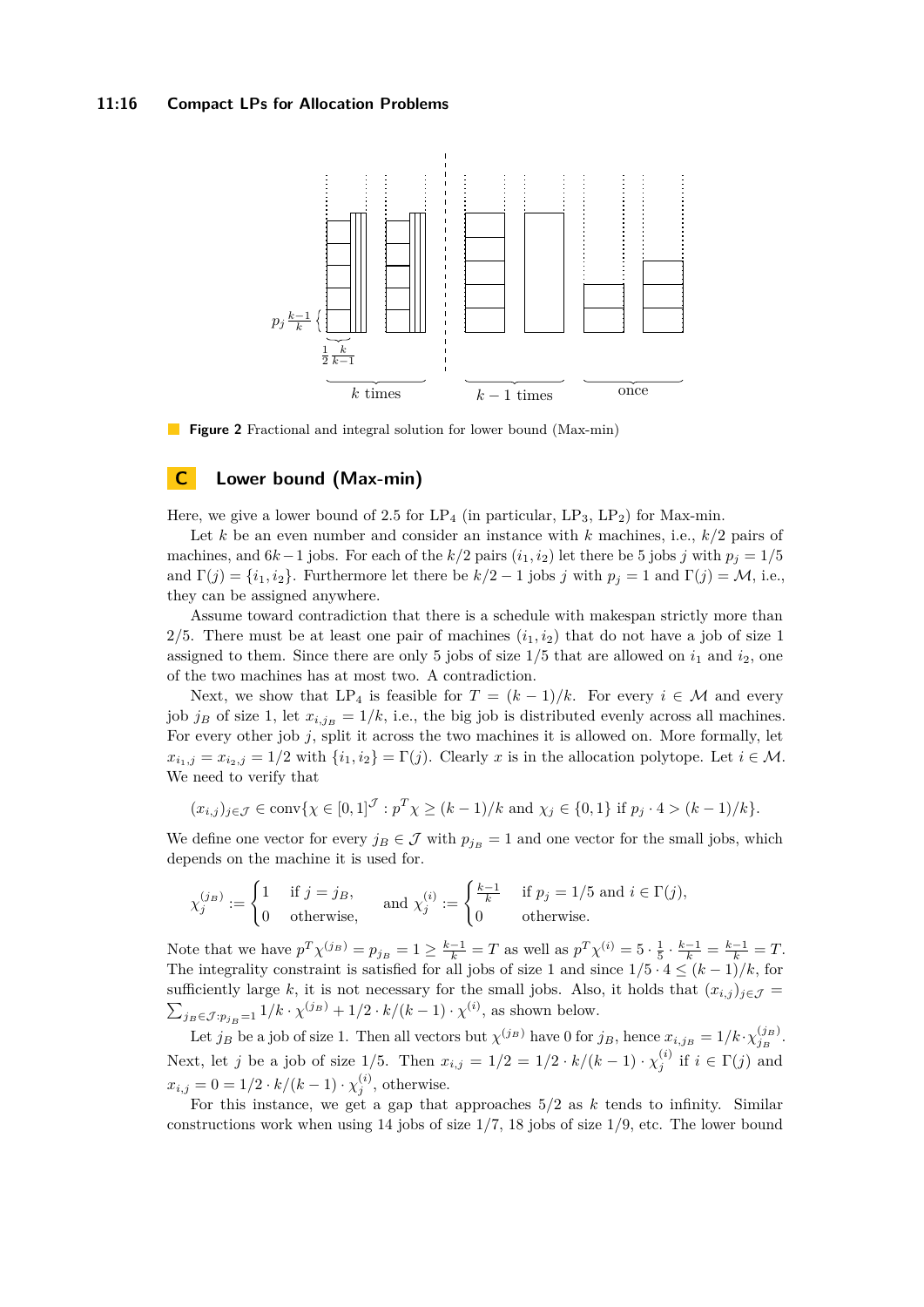becomes weaker the smaller the size is chosen, but it always stays strictly above 4, the best lower bound known for the configuration LP.

### **D Analysis (Makespan)**

 $\triangleright$  **Theorem 19.** The algorithm terminates after finitely many iterations of the main loop.

**Proof.** Let  $\ell$  be the length of  $L$ . We define a potential function

 $\Phi(L) = (q, s_0, s_1, s_2, \ldots, s_\ell, -1),$ 

where *g* is the number of good machines and  $s_k$  is the number of pairs  $(i, j) \in \mathcal{M} \times \mathcal{J}$  where *i* repels *j* w.r.t.  $L_{\leq k}$  and  $\sigma(j) \neq i$ . Note that the length of  $\Phi(L)$  is bounded by  $|\mathcal{M}| \cdot |\mathcal{J}| + 2$ and every component is an integer between  $-1$  and  $|\mathcal{J}| \cdot |\mathcal{M}|$ . Thus, the range of the potential function is finite.

We will show that the vector increases lexicographically after every iteration of the main loop; hence the running time is bounded by the number of such vectors times the maximum number of operations in an iteration and is in particular finite. For the lexicographic increase, consider two cases. Either a new move is added, which increases the potential function by replacing the last component with some non-negative value, or a move is performed.

If the move turns a bad machine good,  $g$  increases and thereby  $\Phi(L)$  increases lexicographically as well. Otherwise, let  $\ell' \leq \ell$  be the length of the list after a move  $(j, i)$  is performed. Recall the algorithm prevents jobs repelled by a machine from being moved there, i.e., *j* is not repelled by *i* machine w.r.t.  $L_{\leq \ell'}$ . Moreover, the set of repelled jobs by some machine w.r.t.  $L_{\leq 0}, \ldots, L_{\leq \ell'}$  can only grow. This can be observed from the definition of repelled jobs. It follows that  $s_0, \ldots, s_{\ell'}$  do not decrease. Finally, since *j* is repelled by its previous machine *i*<sup> $'$ </sup> w.r.t.  $L_{\leq \ell'}$  and after the move  $\sigma(j) \neq i'$  holds, the value of  $s_{\ell'}$  has increased.

 $\triangleright$  **Theorem 20.** If LP<sub>2</sub> is feasible, the algorithm always has an operation to perform.

**Proof.** As in the algorithm, call a job *j* small if  $p_j < 1/2 \cdot T = 1/r \cdot T$  and big otherwise. Suppose toward contradiction, there are bad machines, no move in *L* is valid, and no move can be added to *L*. We will construct values  $(z_j)_{j\in\mathcal{J}}$ ,  $(y_i)_{i\in\mathcal{M}}$  with the properties as in Lemma [12](#page-7-1) and thereby show that  $LP_2$  is infeasible.

For every  $j \in \mathcal{J}$  let  $z_j = \min\{p_j/T, 5/6\}$  if *j* is repelled by  $\sigma(j)$  and  $z_j = 0$  otherwise. Let  $y_i := 1$  if  $i \in \mathcal{M}$  repels all jobs and  $y_i = z(\sigma^{-1}(i))$  otherwise.

<span id="page-16-0"></span>► **Fact 21.** Let *j* be a small job not repelled by  $i \in \Gamma(j)$ . Then  $z_j = 0$ .

If  $i = \sigma(j)$ , this is by definition. In the other case, assume toward contradiction  $z_j \neq 0$ , i.e. *j* is repelled by  $\sigma(j)$ .  $(j, i)$  cannot be in *L* or else *i* would repel small jobs. Since  $(j, i)$  also cannot be added to *L*, *i* must repel *j*. A contradiction.

Let  $i \in \mathcal{M}$  and  $\chi \in [0,1]^{\mathcal{J}}$  with  $p^T \chi \leq T$ ,  $\chi_j \in \{0,1\}$  for every big job, and  $\chi_j = 0$  if  $i \notin \Gamma(j)$ . We must show that  $z^T \chi \leq y_i$ .

If  $y_i = 1$  it holds because of  $z^T \chi \leq p^T \chi / T \leq 1$ . We assume w.l.o.g. that *i* does not repel all jobs and thus  $y_i = z(\sigma^{-1}(i))$ . In particular, *i* does not repel small jobs that are on other machines. If  $\chi_j = 0$  or  $z_j = 0$  for all big jobs *j*, then with Fact [21](#page-16-0) we get  $z^T \chi \leq z(\sigma^{-1}(i))$ . Also, there can be at most one big job  $j_B$  with  $\chi_{j_B} = 1$ , since it has  $p_{j_B} > 1/2 \cdot T$  and thus  $p^T \chi$  would be greater than *T*, otherwise.

We recap: The only interesting case is when  $y_i = z(\sigma^{-1}(i))$ , there is one big job  $j_B$  with  $\chi_{j_B} z_{j_B} = \min\{p_{j_B}/T, 5/6\}$ , and all other big jobs  $j'_B$  have  $\chi_{j'_B} z_{j'_B} = 0$ .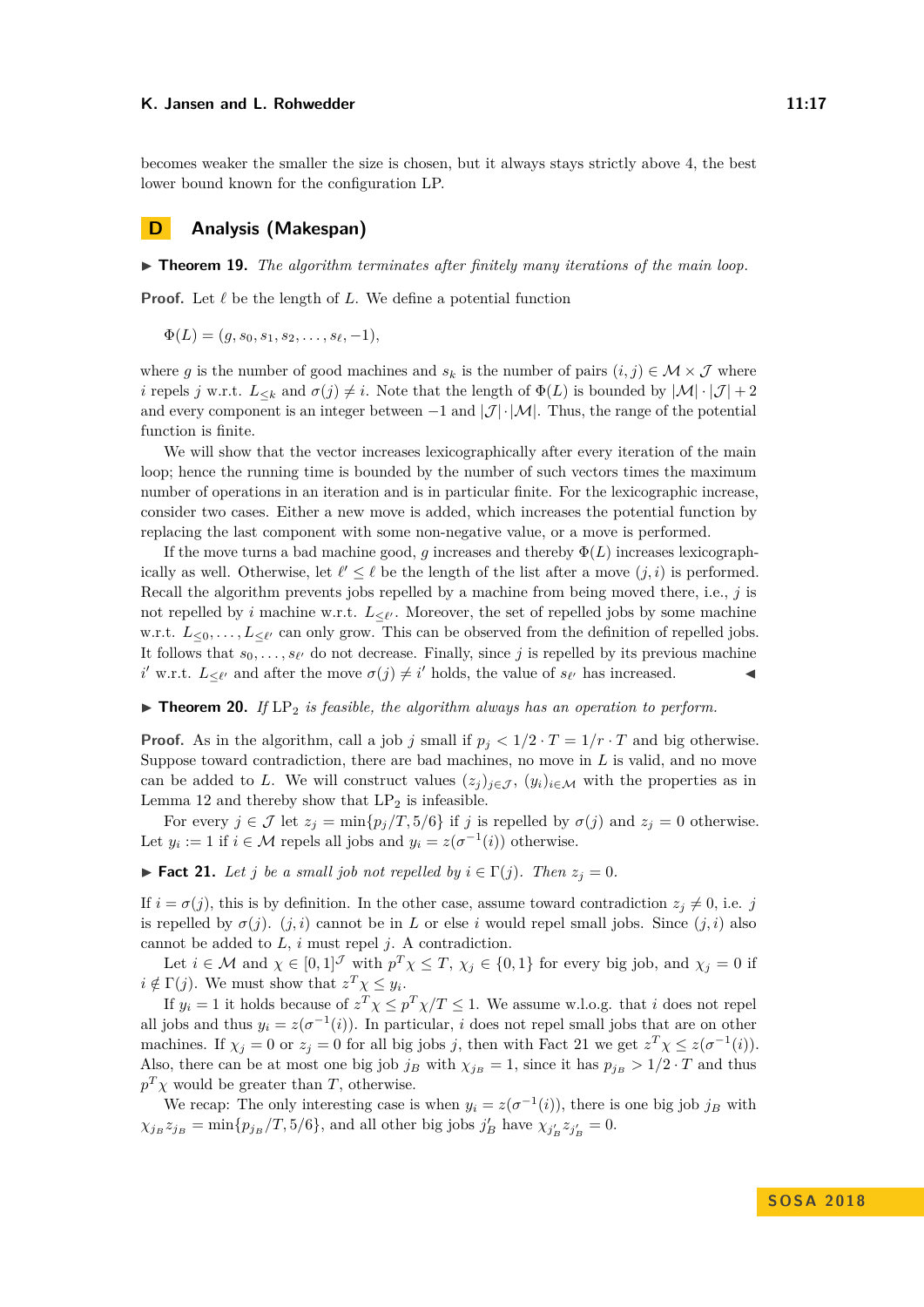#### **11:18 Compact LPs for Allocation Problems**

**1. Case:** *j<sub>B</sub>* is repelled by *i*. This must be because there is some move  $(j_k, i_k) = L_k$  such that  $t(L_{\leq k}, (j_k, i_k)) \geq p_{j_B}$  (big-big). Recall that  $t(L_{\leq k}, (j_k, i_k))$  is the minimum t with

$$
p(\{j \in \sigma^{-1}(i) : j \in S_i(L_{\leq k}) \text{ or } 1/2 < p_j \leq t\}) + p_{j_k} > 11/6.
$$

In particular, there must be a big job  $j'_B \in \sigma^{-1}(i)$  with  $t(L_{\leq k}, (j_k, i_k)) = p_{j'_B} \geq p_{j_B}$  and  $j'_B$  is also repelled by *i* (big-big). Using Fact [21](#page-16-0) we get

$$
z^T \chi = \sum_{j \in \mathcal{J}} z_j \chi_j \le z(S_i(L)) + z_{j_B} \le z(S_i(L)) + z_{j'_B} \le z(\sigma^{-1}(i)) = y_i.
$$

**2. Case:**  $j_B$  is not repelled by *i*. Then  $(j_B, i)$  must already be in *L*, i.e.,  $L_k = (j_B, i)$  for some  $k \leq \ell$ , and since *i* does not repel all jobs, rule (big-big) must apply for this move. Let  $R = \{j \in \sigma^{-1}(i) : j \in S_i(L_{\leq k}) \text{ or } 1/2 < p_j \leq t(L_{\leq k}, (j_B, i))\}$ . Then

 $p(R) + p_{j_B} > 11/6 \cdot T \ge p^T \chi + 5/6 \cdot T$ .

Furthermore, all jobs in *R* are also repelled by *i*. If  $z_{j'_B} = 5/6$  for some  $j'_B \in R$ , like in the previous case we get  $z^T \chi \leq z(S_i(L)) + z_{j_B} \leq z(S_i(L)) + z_{j'_B} \leq z(\sigma^{-1}(i))$ . Otherwise, we have  $z_{j'} = p_{j'}/T$  for all  $j' \in R$ . Thus,

$$
z^{T} \chi = z_{j_{B}} + \sum_{j \in \mathcal{J} \setminus \{j_{B}\}} z_{j} \chi_{j} \leq z_{j_{B}} + \sum_{j \in \mathcal{J} \setminus \{j_{B}\}} p_{j} \chi_{j}/T = z_{j_{B}} + (p^{T} \chi - p_{j_{B}})/T
$$
  

$$
< z_{j_{B}} + (p(R) - 5/6 \cdot T)/T \leq p(R)/T \leq z(\sigma^{-1}(i)).
$$

It remains to show that  $\sum_{j\in\mathcal{J}}z_j > \sum_{i\in\mathcal{M}}y_i$ . We prove that, with amortization, good machines satisfy  $z(\sigma^{-1}(i)) \geq y_i$  and on bad machines strict inequality holds.

Let *i* be a bad machine. Then *i* repels all jobs (in particular those in  $\sigma^{-1}(i)$ ). Hence,

 $z(\sigma^{-1}(i)) \geq 5/6 \cdot p(\sigma^{-1}(i))/T > 55/36 > y_i$ .

For good machines that do not repel all jobs, equality holds by definition. We will partition those good machines that do repel all jobs into those  $i \in \mathcal{M}$  which have  $(i, i) \in L$  for a small job *j* (case small-all) and those that do not (case big-all).

<span id="page-17-0"></span>► **Fact 22.** *There are at least as many machines of case (small-all) as there are of case (big-all).*

The proof of Fact [22](#page-17-0) is postponed until after the main proof. Let *i* be a machine of case (big-all). Then there is a big job  $j_B$  with  $(j_B, i) \in L$  and this move is not valid. Either there is a job  $j \in \sigma^{-1}(i)$  with  $z_j = 5/6$  or  $z_j = p_j/T$  for all  $j \in \sigma^{-1}(i)$ . Thus,

$$
z(\sigma^{-1}(i)) \ge \min\{5/6, \ p(\sigma^{-1}(i))/T\}
$$
  
\n
$$
\ge \min\{5/6, \ 11/6 - p_{j_B}/T\}
$$
  
\n
$$
\ge 5/6 = y_i - 1/6.
$$

Next, let *i* be a machine of case (small-all). Then there is a move  $(j_S, i) \in L$  with  $j_S$  small. Of course, this move is not valid. In the following, we distinguish between the cases where  $\sigma^{-1}(i)$  has no job *j* with  $z_j = 5/6$ , one such job, or at least two. Note that these jobs have  $p_j \leq T$ .

$$
z(\sigma^{-1}(i)) \ge \min\{p(\sigma^{-1}(i))/T, (p(\sigma^{-1}(i)) - T)/T + 5/6, 10/6\}
$$
  
 
$$
\ge \min\{11/6 - p_{j_S}/T - 1/6, 10/6\}
$$
  
 
$$
\ge 7/6 = y_i + 1/6.
$$